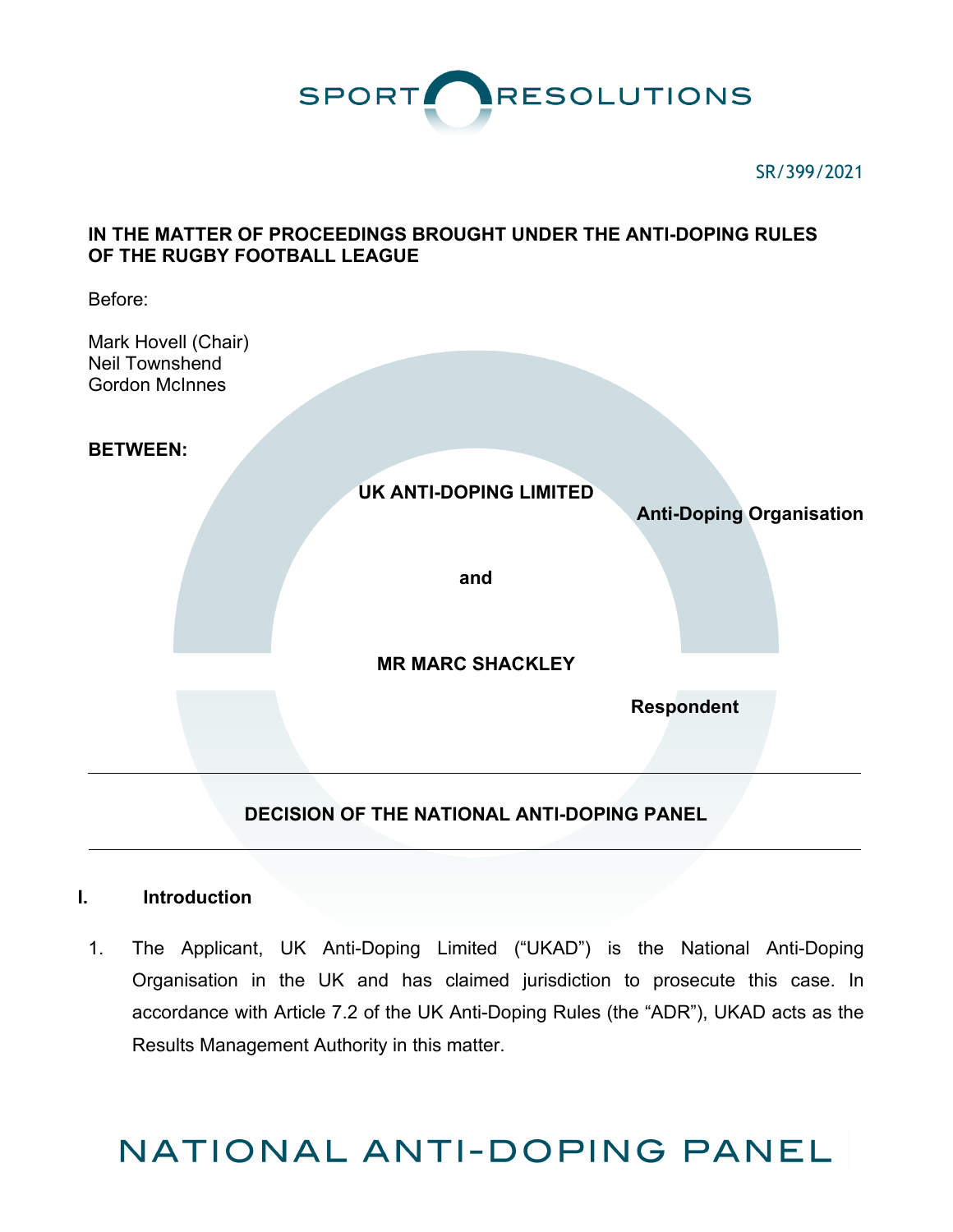- 2. Marc Shackley (the "Player" or the "Respondent"), was a professional rugby league player in England. The Player had been registered with the Rugby Football League (the "RFL") as a player for Whitehaven RLFC ("Whitehaven"). Whitehaven are a professional rugby league club who play in the Championship League. It is the second-tier competition organised by the RFL.
- 3. The RFL is the National Governing Body for the sport of rugby league in England. The RFL has adopted the ADR as its Anti-Doping Rules. Pursuant to the ADR, UKAD has the responsibility for bringing enforcement proceedings where an athlete subject to the ADR provides a positive test.
- 4. Pursuant to the ADR, the Player was tested Out-of-Competition at his home address on 14 September 2021. His Sample returned an Adverse Analytical Finding (an "AAF") for clenbuterol, a Prohibited Substance.
- 5. On 8 October 2021, UKAD formally notified the Player that he may have violated ADR Article 2.1, in that a Prohibited Substance or its Metabolites or Markers were present in his A Sample and ADR Article 2.2, in that he used a Prohibited Substance, namely clenbuterol, on or before 14 September 2021 (the "Notice Letter"). The Player has been provisionally suspended since 8 October 2021. UKAD understands this to be the first occasion that he has been charged with any Anti-Doping Rule Violation ("ADRV"). The Player had no Therapeutic Use Exemption in place.
- 6. On 18 October 2021, UKAD received the Player's response to the Notice Letter within which he confirmed that he admitted the violations but contested UKAD's jurisdiction. The Player provided an explanation for the source of the AAF, explaining that he had purchased and taken 'fat metabolisers' to assist with weight loss in anticipation of surgery. However, he asserted that as of 23 August 2021 he had informed Whitehaven that he would be retiring from the sport on medical advice and would not continue playing beyond the season. He further asserted that as he had retired it was his understanding that he was no longer bound by the RFL's Operational Rules however, since the test was taken, he had discovered that this is not the case. He noted that he had surgery booked for 29 October 2021 and decided to lose weight to benefit his recovery and allow a faster return to work and a quick start of his new position of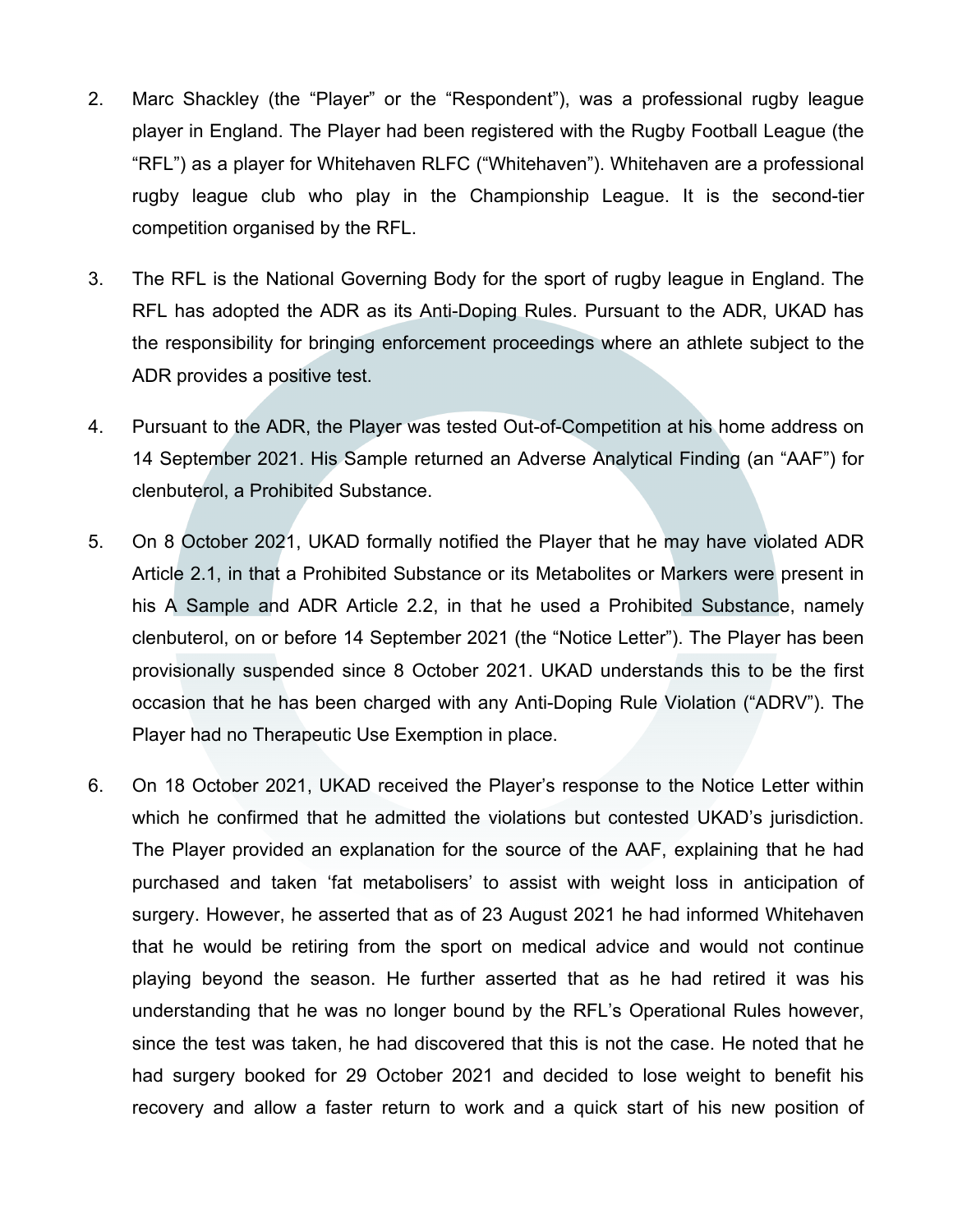assistant coach. He alleged that he purchased fat metabolisers online to help get a "kick start" with his weight loss and had taken advice from a friend on the effectiveness of the product. It was his position, that he had taken the product for no longer than 3 days before he was tested and had no intention of taking a banned product, nor was he aware that he had until receiving letters from the RFL and UKAD.

- 7. On 19 November 2021, UKAD proceeded to charge the Player with violating ADR Articles 2.1 and 2.2.
- 8. On 23 December 2021, UKAD requested that a National Anti-Doping Panel ("NADP") Tribunal be convened to determine the charge in this case.
- 9. On 23 December 2021, Mark Hovell was appointed as the Chair of the Tribunal. Neil Townshend and Gordon McInnes were appointed as Tribunal Members on 9 March 2022.
- 10. In accordance with Article 7.8 of the Rules of the NADP (2019 edition), the Chair of the Tribunal agreed various directions with the parties on 19 January 2022, with a view for the hearing of the matter to take place virtually in April 2022. Additional directions were issued on 28 February 2022.
- 11. This matter was determined following the oral hearing that took place virtually on 12 April 2022 (the "Hearing"). The Player attended the Hearing and was represented by Tom Horton of Squire Patton Boggs UK LLP. The Tribunal would like to place on record its gratitude for him representing the Player on a *pro bono* basis. UKAD was represented by Ailie McGowan. Stacey Cross and Tom Middleton were present as observers for UKAD. Alisha Ellis, from Sport Resolutions, was also present to assist the Tribunal.

#### **II. Jurisdiction**

12. The RFL is the National Governing Body of rugby league in England. The RFL has, pursuant to its Operational Rules, adopted the ADR. All rugby league players in England playing for a member club of the RFL are subject to the ADR under the jurisdiction of the RFL. Whitehaven is a member of the RFL and the team the Player played for.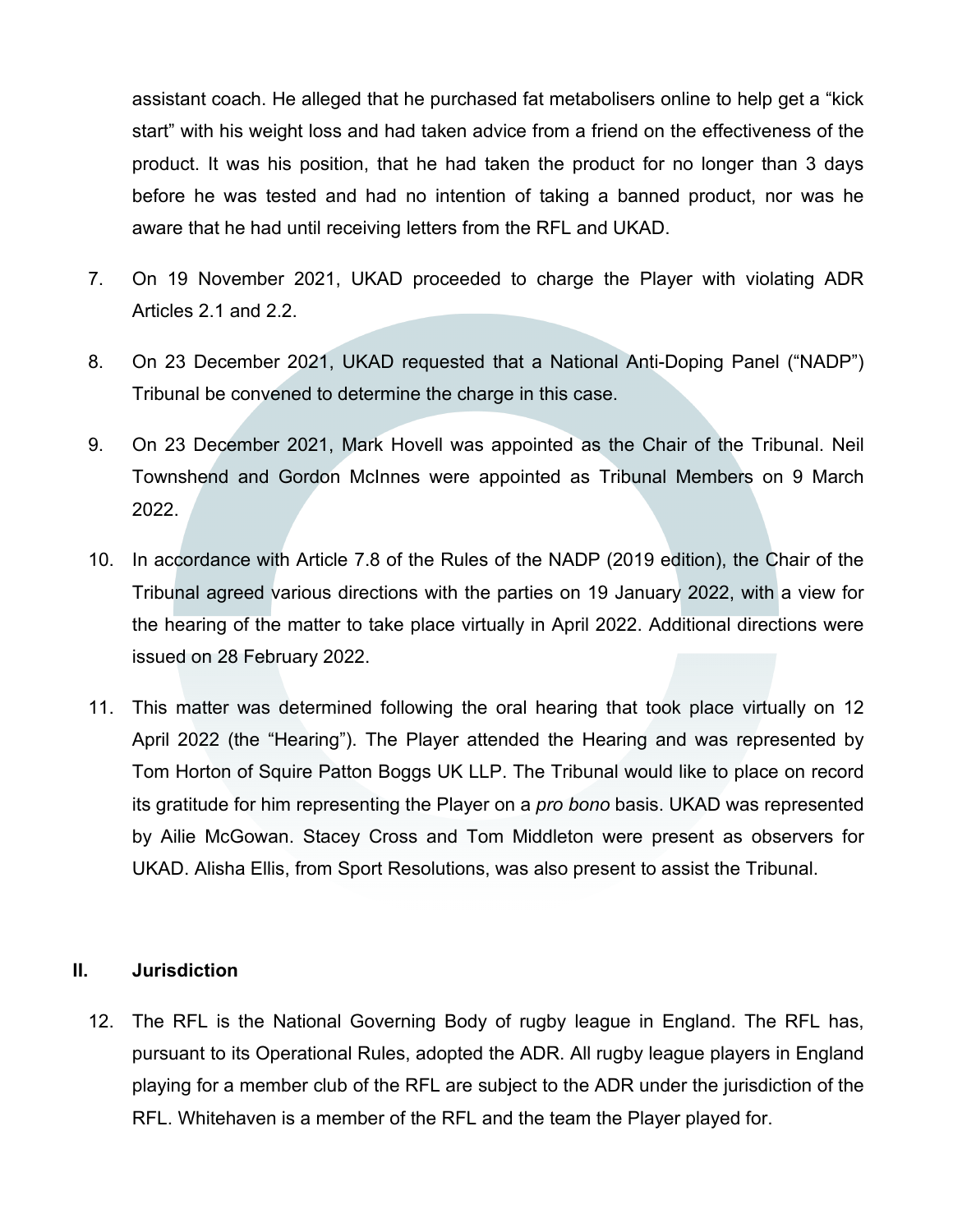13. ADR Article 1.2.1 sets out the scope of the application of the ADR. It states:

"*1.2.1. These Rules shall apply to:* 

*[…]*

*(b) all Athletes (including International-Level Athletes) and Athlete Support Personnel who are members of the NGB and/or of the NGB's members or affiliate organisations or licensees (including any clubs, teams, associations or leagues) or otherwise under the jurisdiction of the NGB (including Recreational Athletes)* …"

- 14. As a result of the above, the Player was therefore bound when he signed for and was registered by Whitehaven subject to the ADR and bound to comply with the ADR.
- 15. Pursuant to ADR Article 7.1.3, UKAD has responsibility for results management of this case. This meant UKAD could deal with the charge against the Player and prosecute this matter.
- 16. Further, pursuant to ADR Article 8.1, any charge against an Athlete playing under the auspices of the RFL shall be determined by the NADP.
- 17. However, in his response to the charge, the Player has asserted that UKAD had no jurisdiction to collect a Sample from him or to bring anti-doping proceedings against him, on the basis that on 23 August 2021, prior to the UKAD test, he informed Whitehaven that he was retiring from the sport on medical advice.
- 18. Therefore, a primary issue in dispute in this matter is whether the Player was subject to and bound to comply with the ADR on 14 September 2021, when UKAD collected the Sample from him. His position is that he retired on 23 August 2021. The burden of proof rests with UKAD to establish, to the comfortable satisfaction of the Tribunal, that he was subject to the ADR at the material time, and therefore that UKAD has jurisdiction to bring these proceedings.
- 19. The Tribunal notes that UKAD submitted that the Player was bound by the ADR at the material time on two separate bases, being:
	- 19.1. by way of his membership with the RFL; and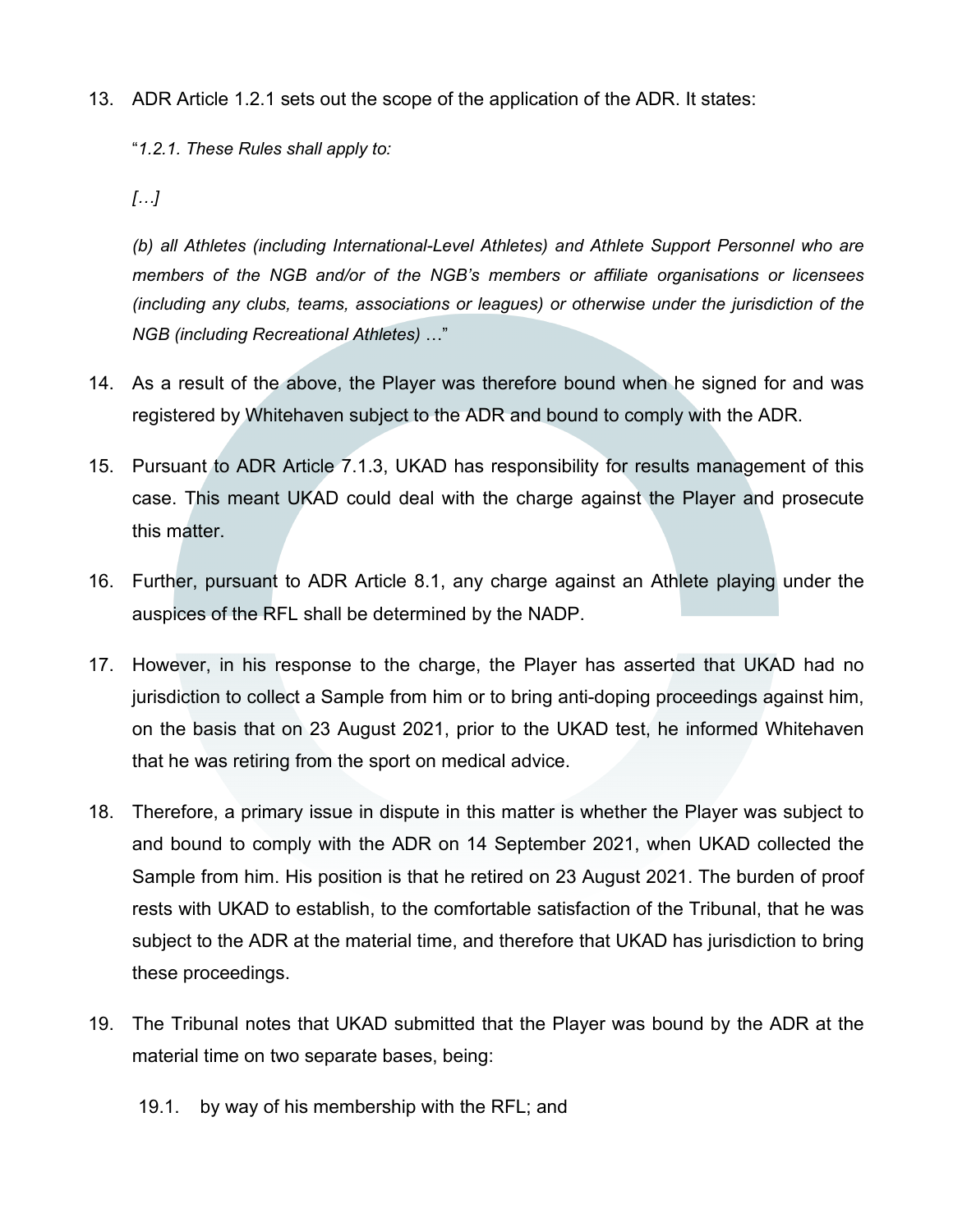19.2. by virtue of his Employment Contract.

- 20. UKAD's position is that the Tribunal only needs to be satisfied that he was bound by the ADR on one of the above bases. If the Tribunal is satisfied that UKAD has established jurisdiction and that the Player was subject to the ADR at the material time, the Panel will then be required to determine the appropriate consequences to be applied in accordance with ADR Article 10.2.
- 21. UKAD noted that the RFL operates a registration system in order to provide certainty as to which players (and other participants) are under its jurisdiction at any one time. In the anti-doping context, that is desirable to ensure certainty of application and ensure that players cannot "come and go" in a transient manner to circumvent anti-doping provisions.
- 22. Whether or not the Player was a player (for the purposes of the ADR) is a straightforward, binary issue. In order to determine that matter, UKAD relies upon:
	- 22.1. the RFL's membership database, which showed that he was a registered Player for Whitehaven on the date of Sample collection;
	- 22.2. ADR Article 1.4.1 which stipulates that: "*Each Athlete will continue to be bound by and required to comply with these Rules unless and until they are deemed under the NGB's rules to have retired from the sport so that they are no longer subject to the NGB's authority*"; although, the RFL Operational Rules do not directly assist in this regard, as they are silent on the process a player must follow to formally effect retirement. However, UKAD submitted that it is illogical to suggest that rules cease to apply to athletes simply because they are injured and indicate an intention to give up participating in sport;
	- 22.3. The Player cannot retire from sport during a period of membership by way of a verbal conversation with their team coach and a complete absence of any formal communication either to or from their club or governing body;
	- 22.4. The Player accepted that he was not de-registered at the time of Sample collection and so appears to accept that the RFL was not informed of his asserted retirement;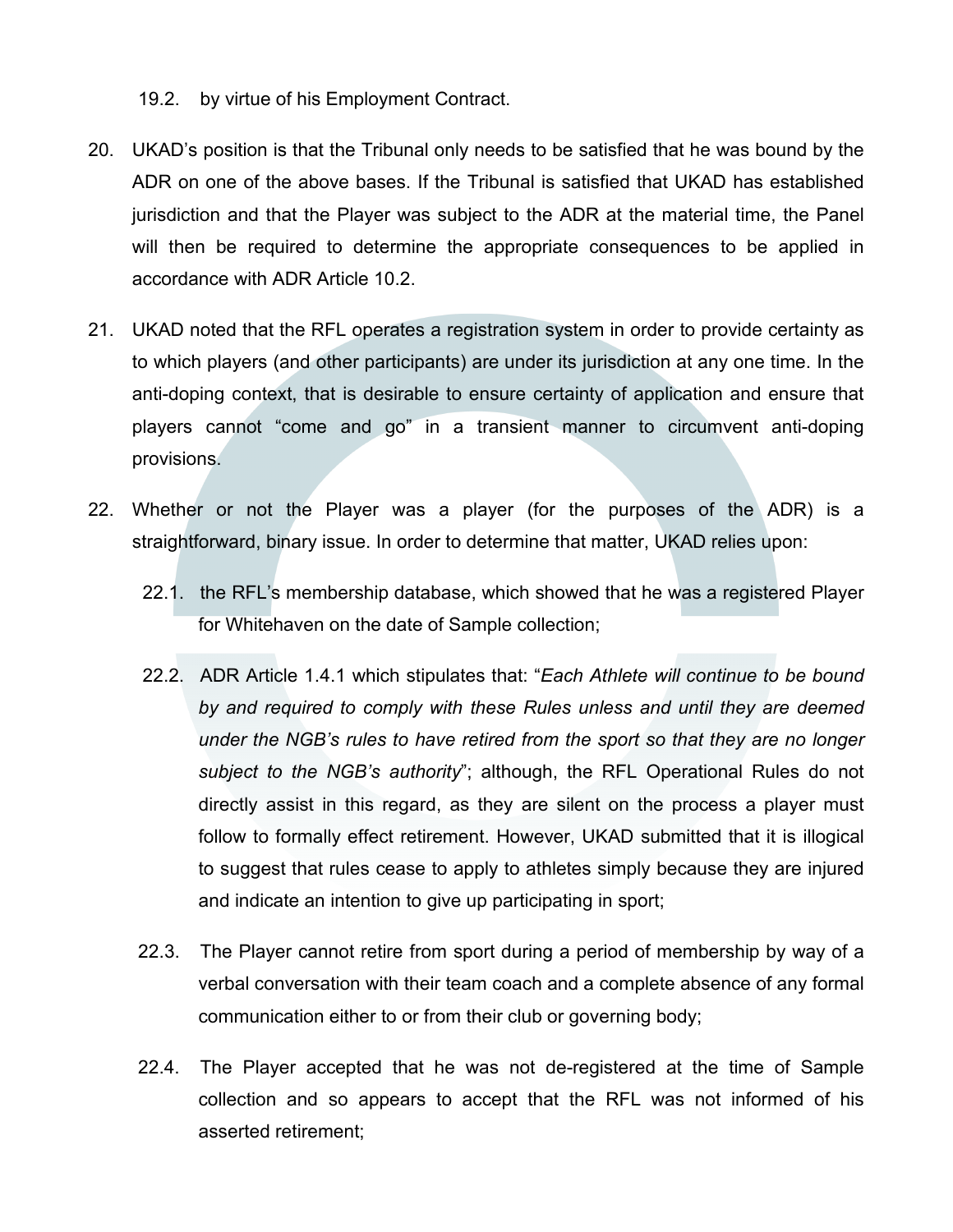- 22.5. The Player failed to check that his club had officially notified his retirement to the RFL, prior to the date of Sample collection;
- 22.6. He was at all material times registered with the RFL and therefore bound to comply with the ADR pursuant to ADR Article 1.2.1.
- 23. Additionally, UKAD submitted that it has jurisdiction by virtue of the Player's professional employment contract with Whitehaven dated 25 November 2020 (the "Employment Contract"), due to expire on 30 November 2022. UKAD noted there is no evidence to suggest that the Employment Contract was properly terminated or that any attempt to terminate it was made by the Player in accordance with the express terms of the contract.
- 24. The Player also signed a RFL Professional Registration Form. This included the following declaration: "*I apply to be registered as a professional Player with the RFL…I have read the contract and registration guidance notes and I understand that by signing this form, I will be registered as a professional Player. I understand that I will be subject to the RFL Operational Rules including the Rules covering drug testing and misconduct. I have received a copy of the RFL's Anti-Doping booklet*."
- 25. The Professional Registration Form also included the following note: "*A Player shall be bound by the Operational Rules upon submission to the RFL of a correctly completed official registration form and other required documents. Twelve months after a player is declared a free agent under the Operational Rules he shall no longer be bound by the Operational Rules provided he had not completed another official registration form.*"
- 26. By virtue of signing the Professional Registration Form he agreed to be subject to the RFL's Operational Rules, including the ADR, from the date he signed the Professional Registration Form until (i) twelve months after being declared a Free Agent by the RFL; or (ii) twelve months after he ceased to hold any role that would make him a Person subject to the Operational Rules. At the material time, he had not been declared by the RFL as a Free Agent nor had a period of twelve months past.
- 27. Furthermore, clause 26 of the Employment Contract relates to the position regarding Registration. Clause 26.3 stipulates: "*The Regulations including but without limitation*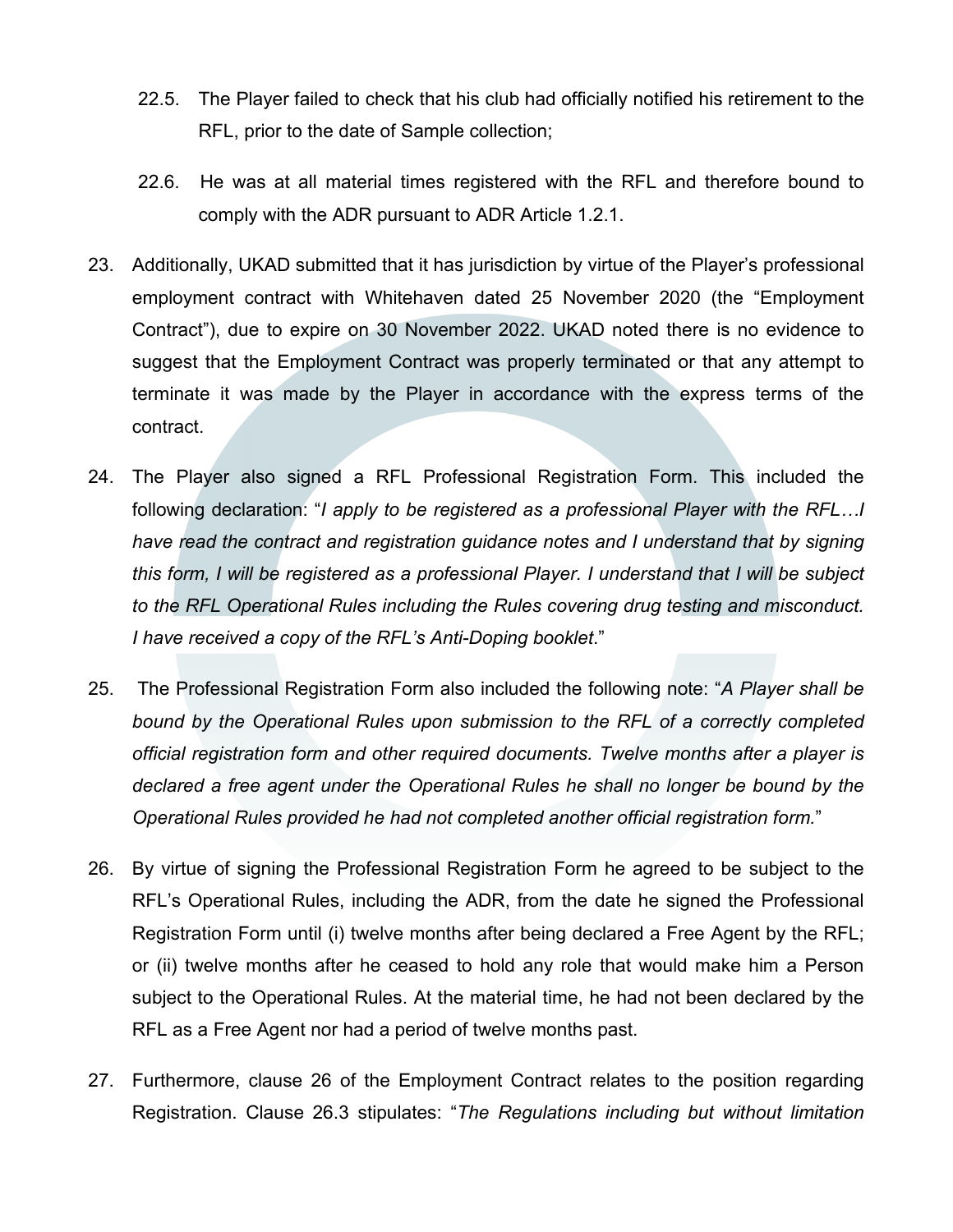*those Regulations relating to the re-engagement and transfer of players shall apply to the Club and you during the currency and after the expiration of this Agreement and shall continue to apply until such time as you/and or the Club request that you be removed from the register of players*." The term "Regulations" is defined in the Employment Contract as: *""Regulations" means the Constitution and Operational Rules…and the Anti-Doping Regulations of the League…"*

- 28. UKAD submitted that at the material time, neither the Player nor Whitehaven had requested that the RFL remove him from the register of players.
- 29. The Player submitted that the only involvement he had with the Employment Contract and the Player Registration Form was reading them, completing any relevant information and signing his name. Gary Eilbeck, the majority shareholder and a director of Whitehaven, who appeared as a witness at the Hearing, confirmed that it is Whitehaven's responsibility to handle its players' registrations. The Player's position is that the Employment Contract was mutually terminated on 23 August 2021 following the Player's decision to retire from the sport. Any further required steps in respect of his retirement was to be dealt with by Whitehaven. Mr Eilbeck was unaware of any formal retirement or deregistration process under the Operational Rules that needs to take place when a player retires.
- 30. Whilst the RFL may say that it did not become aware of his retirement until 20 December 2021, the retirement had been publicly announced, by Whitehaven and the RFL itself, on 20 September 2021.
- 31. The Player's last appearance for Whitehaven was on 22 August 2021. On that same day, following the advice he had received from the club's medical team (primarily Dr Dornubari Lebari) and Professor Jari, and other factors, the Player submitted that he informed Whitehaven's Head Coach (Gary Charlton) that he had decided to medically retire from RFL. On 23 August 2021, the Player confirmed to Mr Charlton his decision to medically retire from RFL and this decision was later approved by Mr Eilbeck.
- 32. An entry included in the Player's injury report form provided by Dr Lebari, registered club doctor at Whitehaven, stated: "*23.8.21 – Player messaged – pain ++ both knees wants*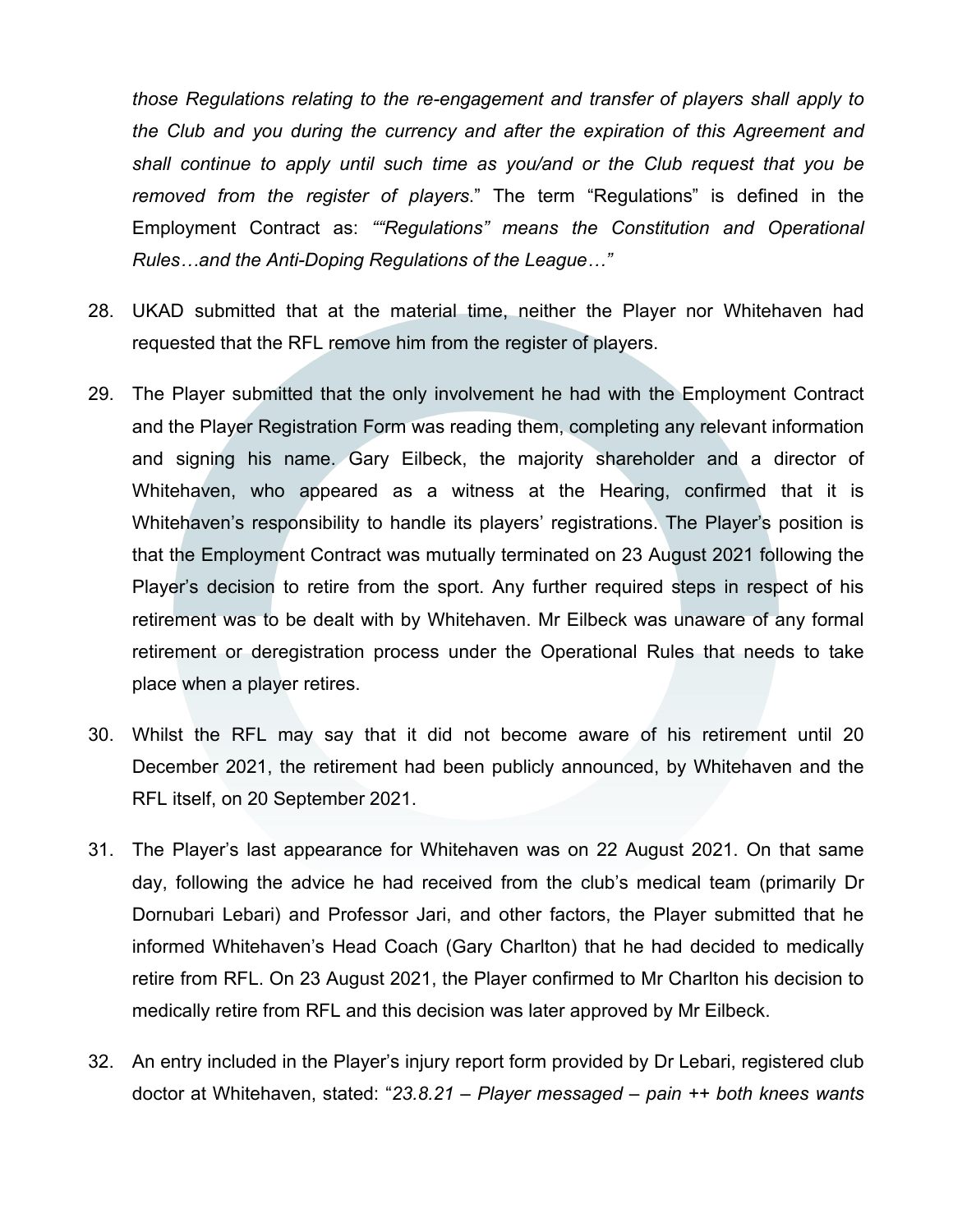*to stop and book surgery for left knee – agreed that he had tried and played on as long as able and now time to stop and consider surgery*."

- 33. The Player's position is that the injury caused his retirement and this occurred before the Sample test was taken on 14 September 2021, as such he was no longer subject to the RFL's Operational Rules or the ADR.
- 34. ADR Article 1.4.1 states: "*Each Athlete will continue to be bound by and required to comply with these Rules unless and until they are deemed under the NGB's rules to have retired from the sport so that they are no longer subject to the NGB's authority*". The RFL's Operational Rules provided no process for retirement and/or deregistration.
- 35. The Tribunal heard from the Player himself and evidence from Mr Charlton, Mr Eilbeck and Dr Lebari. Whilst the evidence was at times inconsistent and some facts could not be remembered at all, yet others could be with incredible clarity, the Tribunal was left with the impression that the Player had looked to retire on 23 August 2021. His own evidence was clear, in that he could no longer continue at a professional level, having had a number of injuries and, in particular, having tried injections to his left knee. Dr Lebari stated that she encouraged him to retire after the match the week before 22 August 2021, although her notes were lacking so as to support her testimony and the Tribunal did wonder why she would not have referred him back to Professor Jari for his opinion. Both Mr Charlton and Mr Eilbeck recalled him telling them that he was retiring. Mr Charlton said it was after the game on 22 August and confirmed the next morning. He then told Mr Eilbeck of the Player's decision and the Player and Mr Eilbeck met up shortly after, when the Employment Contract was apparently terminated. These three agreed (although the Player denied being aware) to keep the news of the retirement from everyone until the regular season, but not the entire season (as Whitehaven made the play offs), had concluded.
- 36. The Tribunal had some doubts as to whether the Employment Contract was actually terminated, but UKAD was not in a position to provide any evidence to counter all that was said on the Player's behalf. It did produce the Doping Control Officer (the "DCO"), Mr Packham, who's recollection of the Sample collection was that the Player did not say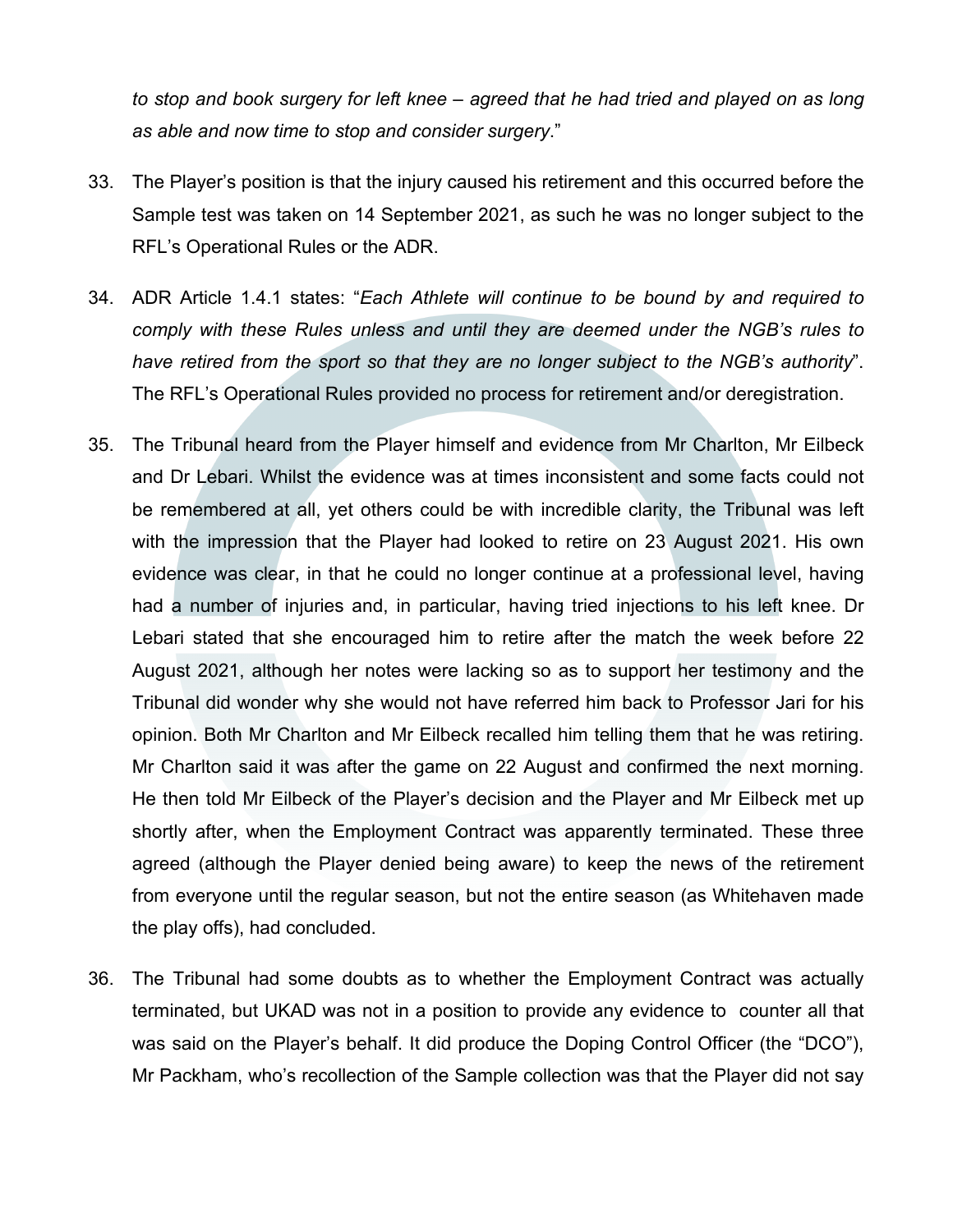he had retired, rather he was considering retirement. This conversation occurred after the Player had provided the Sample.

- 37. The Tribunal was certainly left with a number of doubts as to whether the Player retired on 23 August 2021 or not. Ultimately, as can be seen from what follows, it is not particularly material to the Tribunal's decisions.
- 38. The Tribunal will leave open whether the Player terminated his Employment Contract. He certainly seemed to be receiving some medical benefits after August 2021, but he, Mr Charlton and Mr Eilbeck all stated any contractual payments stopped. There was no settlement deed or compromise agreement, no mutual termination form to complete (as is often found in other sports), which the Tribunal might have expected to see, as the Player was forgoing over a year's remuneration. The Tribunal also noted the debate as to whether clause 26 in the Employment Contract applied when a contract was mutually terminated, as opposed to when its term expired.
- 39. The Tribunal found the argumentation around registration more compelling.
- 40. It seemed uncontested that there is no clear procedure in the RFL's Operational Rules to be followed when a player retires. The RFL may look into that further. The Tribunal requested Peter Stephenson from the RFL to attend the hearing. He could not direct the Tribunal to such a procedure, but was clear that the practice was for clubs to email or notify the RFL before the end of each season with the details of which players were finishing with each club. Indeed, UKAD had produced an email that was sent by Whitehaven to the RFL on 2 September 2021 listing various players that were finishing, but omitting to mention that the Player had retired. This email was sent by Ashley Kilpatrick, another director at Whitehaven, who was not brought by the Player to give evidence. Mr Eilbeck stated at the Hearing that he had not informed Mr Kilpatrick about the retirement, as part of his decision to keep it a secret until the end of the season.
- 41. Mr Eilbeck also stated at the Hearing that he had kept some players' names off that email/list in the past, as he didn't want them to become Free Agents. He explained that in the past a player was deemed a Free Agent and then signed with another club and Whitehaven missed out on a transfer fee.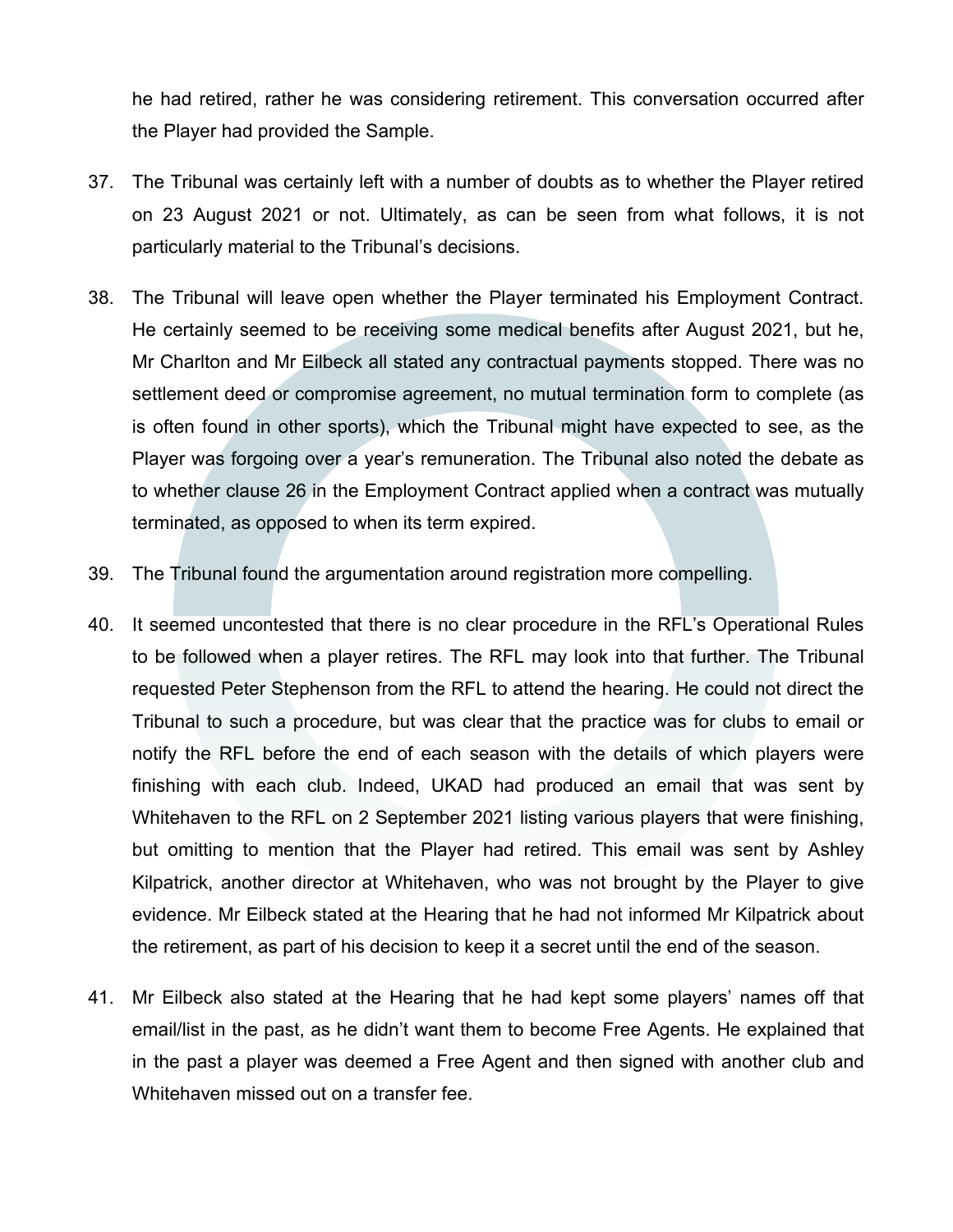42. Mr Stephenson directed the Tribunal to Operational Rule C.2.5, which states:

"*Twelve months after a Player is declared a Free Agent under the Operational Rules he shall no longer be bound by the Operational Rules provided he has not completed another registration form. In the case of all other Persons Subject to the Operational Rules, twelve months after he/she ceases to hold any role that would make them a person subject to the Operational Rules, he/she shall no longer be bound by the Operational Rules…"*

43. The Tribunal noted that Operational Rule C.1.1.5 deals with Free Agents:

"*A Free Agent is a Player whose name has been removed from those sub sections of the Register which represent each Club's list of Registered Players…A Free Agent may seek registration with any Club of his choice without compensation being due to his former Club."*

- 44. The Tribunal was left with the impression that Mr Eilbeck was not entirely convinced that the Player had retired. It suited him to keep the Player's name off the list of retiring players that was sent to the RFL, as it stopped the Player becoming a Free Agent and potentially joining another club if he was to have a successful operation and look to play again.
- 45. In any event, Whitehaven actions or inactions resulted in the Player not becoming a Free Agent. The relevance of this is that, in the Tribunal's determination, the Player had not reached the point where the 12 month clock started to run. He was still bound by the Operational Rules (and the ADR) at all material times, as he remained registered by Whitehaven at the RFL. This should not have come as a surprise to the Player, as the note on the Professional Registration Form stipulated this.
- 46. The Tribunal noted the Player's position that he had retired, but had not become a Free Agent, as such the 12 month rule didn't apply to him. He was simply free of the ADR as soon as he told the coach he was retiring.
- 47. The Tribunal finds that logic somewhat absurd. As a registered player he is bound by the Operational Rules (including the ADR). If he wants to be removed from this, then he needs to de-register. The first step is to become a Free Agent; the second step is to wait for 12 months to pass. Until he takes that first step, he remains bound by the ADR and the clock doesn't even start to run.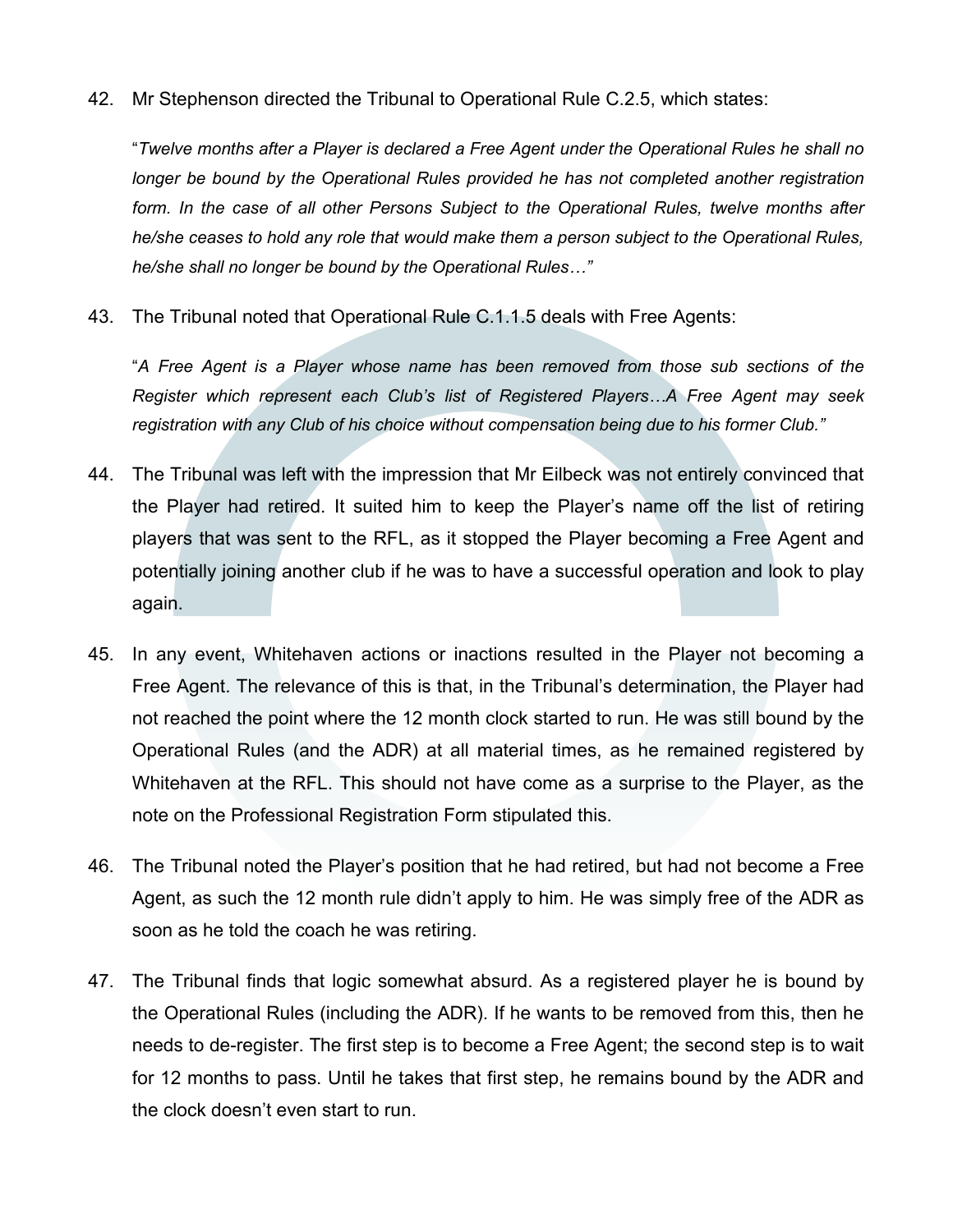- 48. Whilst the Player may have believed that he had retired and that all he had to do was to tell his coach, the reality is there is a process to follow, even if it is not set out in the Operational Rules explicitly. On a player's retirement, the club would pass this information on to the RFL (Whitehaven knew this and decided for whatever reason, known best to Mr Eilbeck, not to do this here when passing on to the RFL the names of other retiring players on 2 September 2021), who would then remove the player's registration from the Register, making him a Free Agent and 12 months later the player would be free of the Operational Rules and the ADR.
- 49. The Tribunal determines that at all material times the Player was subject to the ADR and UKAD had jurisdiction to bring this case. It follows that the Tribunal therefore has jurisdiction to determine this matter.

#### **III. Background**

- 50. On 14 September 2021, the DCO attended the Player's home address in Sandwith, Whitehaven to collect a urine Sample from him Out-of-Competition. The urine Sample was split into two separate bottles which were given reference numbers A1172172 (the "A Sample") and B1172172 (the "B Sample").
- 51. On his Doping Control Form (the "DCF"), completed at the time the Samples were collected, the Player wrote the following in the Declaration of Medication section: "*VICS (medicine to help breath thought I had COVID) Struggling with airwaves Paracetamol + Ibuprofen Fish tablets*"
- 52. The Player also added the following comment in the Athlete Comment section of the DCF: "*Why my house. Is it random*?"
- 53. The urine Samples were transported to the WADA accredited laboratory, the Drug Control Centre, King's College London (the "Laboratory"). The Laboratory analysed the A Sample in accordance with the procedures set out in WADA's International Standard for Laboratories (the "ISL") and Technical Letter – TL23. This analysis returned the AAF for clenbuterol at an estimated concentration of 7ng/mL.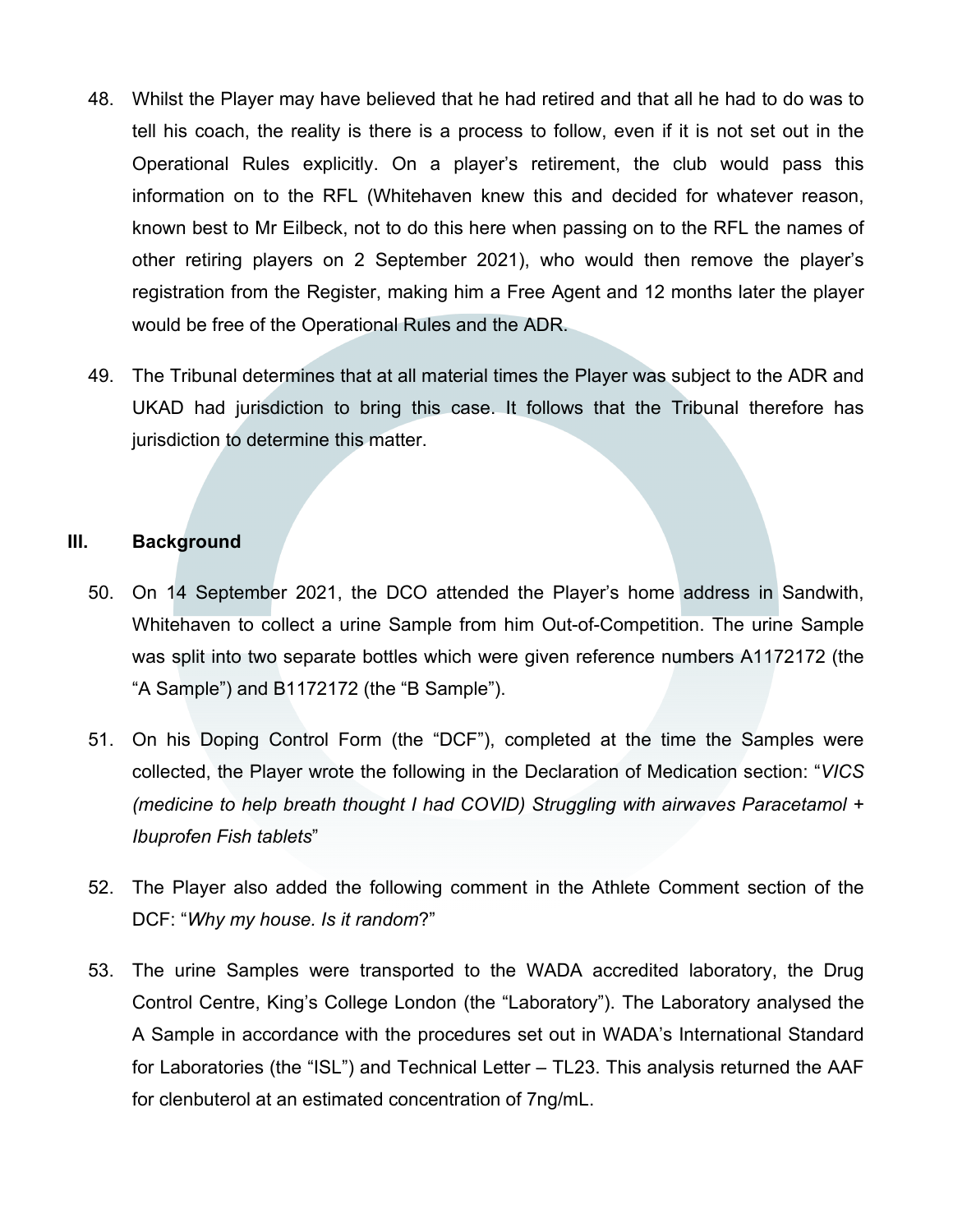54. Clenbuterol is listed under section S1.2 of the WADA 2021 Prohibited List as an Anabolic Agent. It is a non-Specified Substance that is prohibited at all times. Clenbuterol is a Class C drug under the UK Misuse of Drugs Act 1971. It is not licensed for use as a medicine in the UK.

## **IV. UKAD's Submissions**

- 55. The remaining issue for the Tribunal to determine is that of sanction to be applied.
- 56. This is the Player's first ADRV. The period of Ineligibility to be applied is set out in ADR Article 10.2:

*"… the period of Ineligibility shall be four (4) years where:* 

*(a) The Anti-Doping Rule Violation does not involve a Specified Substance or a Specified Method, unless the Athlete or other Person can establish that the Anti-Doping Rule Violation was not intentional…* 

*10.2.2 If Article 10.2.1 does not apply, then (subject to Article 10.2.4(a)) the period of Ineligibility shall be two (2) years*."

- 57. Whilst not expressly set out in the ADR, a number of determinations of previously constituted panels have considered that, save in exceptional and rare cases, in order for an Athlete to establish that an ADRV was not intentional for the purposes of ADR Article 10.2.1(a), he/she must first establish how the prohibited substance entered his/her system.
- 58. Given the evidence available, and particularly in light of the evidence of Professor Cowan, UKAD is not in a position to advance any positive case to gainsay the account given by the Player as to the means by which he ingested clenbuterol.
- 59. Under the ADR, (1) a presumption arises that the Player ingested clenbuterol intentionally to enhance his performance; (2) it is his burden to rebut that presumption by adducing evidence that satisfies the Tribunal that it is more likely than not that his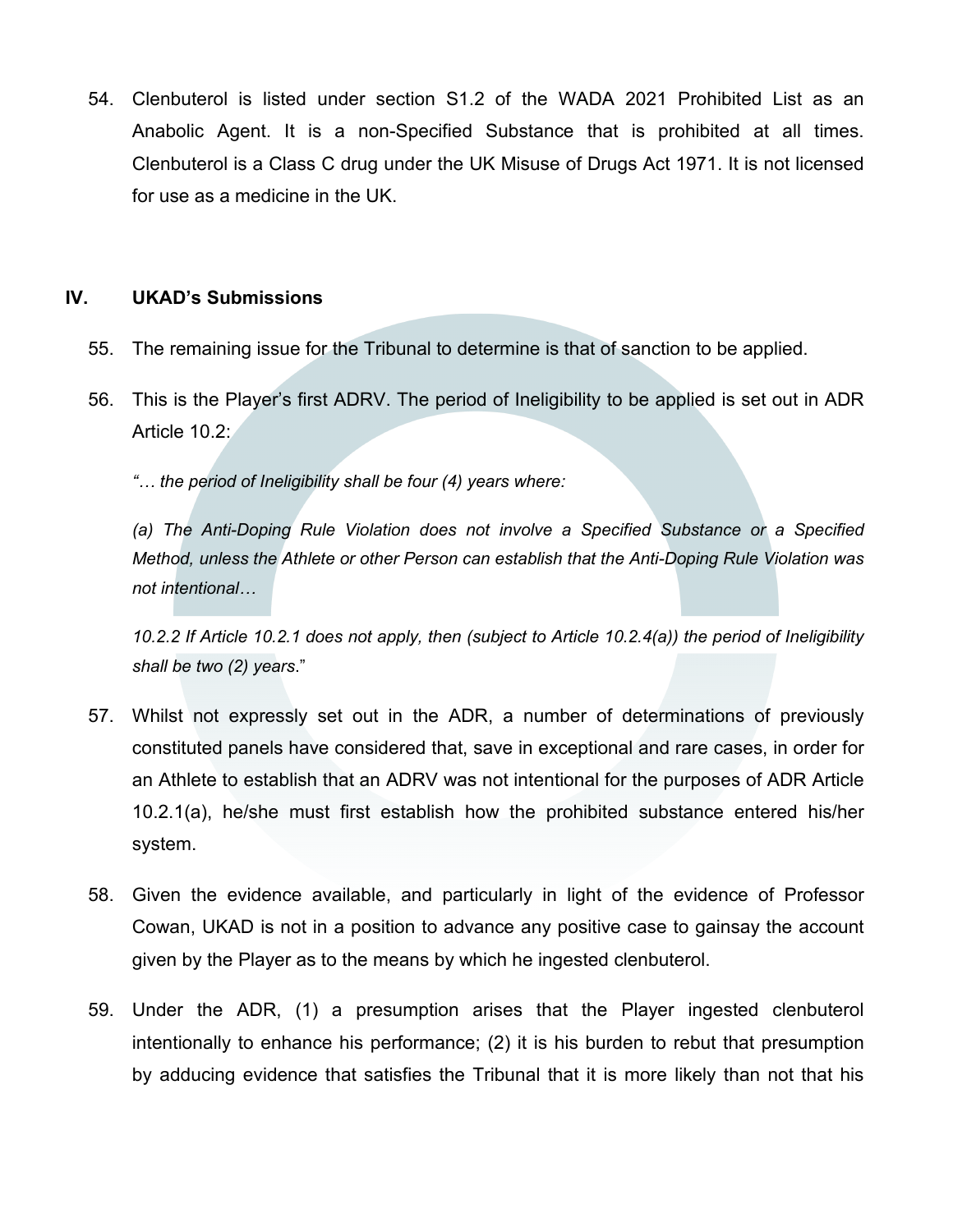ingestion of clenbuterol was not intentional; and (3) if he cannot discharge that burden, a four-year ban must be imposed in accordance with Article 10.2.1(a) of the ADR.

60. Intentional is defined in ADR Article 10.2.3 as:

*"As used in Article 10.2, the term "intentional" is meant to identify those Athletes or other Persons who engage in conduct which they know constitutes an Anti-Doping Rule Violation or they know that there is a significant risk that the conduct might constitute or result in an Anti-Doping Rule Violation and they manifestly disregard that risk*."

- 61. UKAD submits that the assessment of whether the Player's conduct was intentional considers: 1) whether he engaged in conduct that he knew constituted an ADRV; or 2) whether he knew that there was a significant risk that his conduct might amount to an ADRV and he manifestly disregarded that risk.
- 62. His case on intention is predicated upon the suggestion that he genuinely (but presumably mistakenly) believed that he had retired from sport and was no longer subject to the ADR at the time that he ingested clenbuterol. Therefore, he submits that any deliberate but ultimately 'unintentional' ingestion can be excused because he misunderstood his status and responsibilities at the material time.
- 63. Even if the Tribunal accepts that he had verbally notified Mr Charlton of his retirement, he was aware, or should have been aware, that:
	- 63.1. he had neither received nor sent any written communication to Whitehaven regarding his retirement;
	- 63.2. he had neither received nor sent any written communication to Whitehaven regarding the termination of his Professional Contract which was due to run until November 2022;
	- 63.3. he had not notified the RFL of his retirement or the termination of his Professional Contract;
	- 63.4. no public announcement had been made regarding his retirement;
	- 63.5. he intended to take up the position of assistant coach; and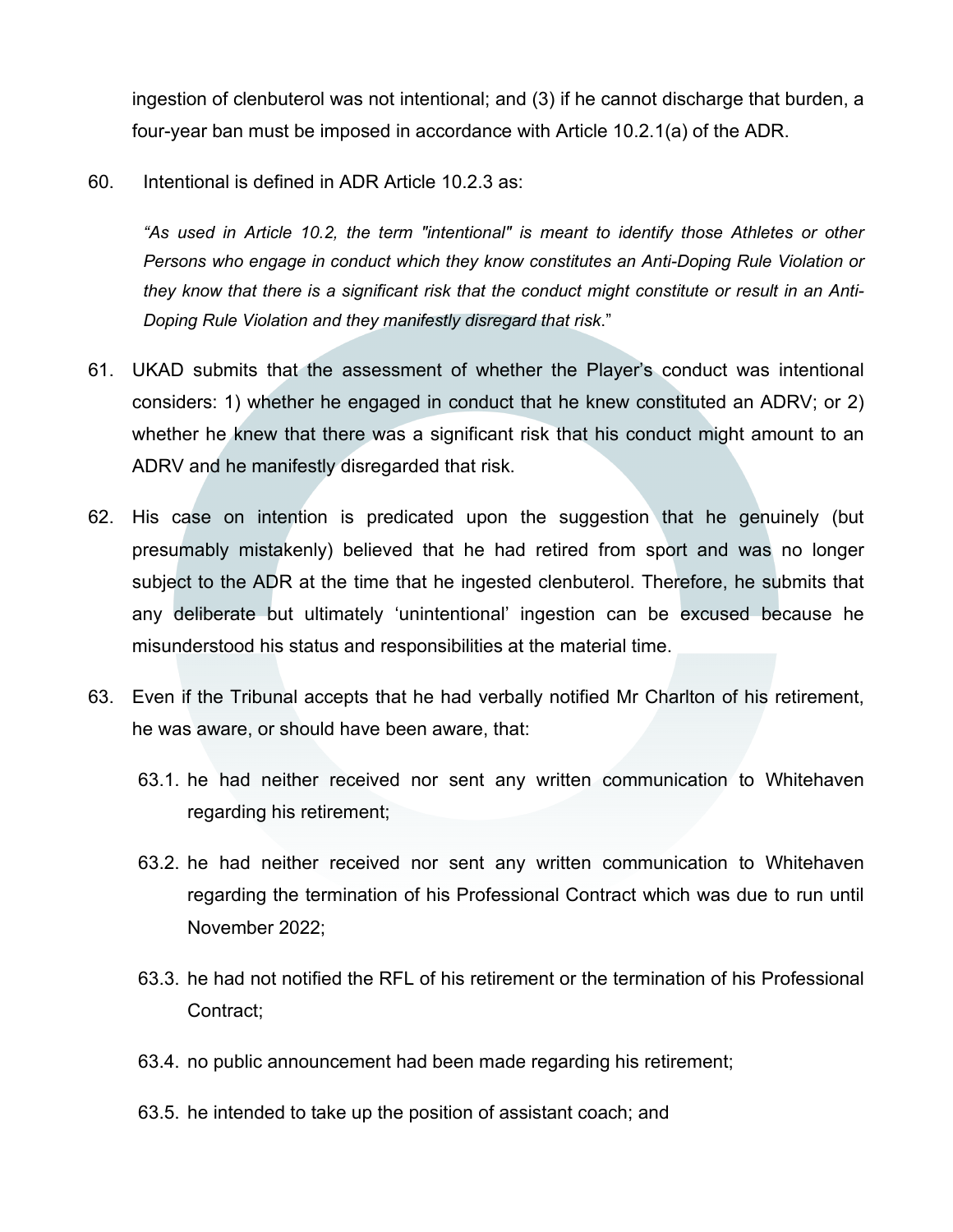63.6. the ADR apply to coaches.

- 64. In spite of this, he, a professional RFL player for over 15 years, seemingly took no steps to establish whether or not he might be committing an ADRV. In addition, the Player is a player of significant experience and holds a leadership position within his team. He has received anti-doping training.
- 65. On his own account, the Player did not ask the man at the gym exactly where he got these tablets from and appears to have simply accepted that they were purchased online. In particular, he made no enquiries into the commercial name of the tablets despite them allegedly being given to him in a plain white bottle. On any reading he must satisfy the second limb of ADR Article 10.2.3: (a) he must have been aware that there was a significant risk of an ADRV in taking the tablets; and (b) he consumed unlabelled tablets without a single query to what they were or any enquiry as to his registration status in a sport he had played professionally for 15 years. This, UKAD submits, demonstrates a clear manifest disregard for that risk.
- 66. If the Player overcomes the hurdle of establishing that his ADRVs were not intentional, ADR Article 10.2 contemplates a two-year (rather than four-year) period of Ineligibility subject to elimination, reduction or suspension pursuant to Article 10.5 (No Fault or Negligence) or Article 10.6 (No Significant Fault or Negligence). UKAD's position is that this is not a case in which the Player can be said to bear No Fault or Negligence or No Significant Fault or Negligence in respect of the ADRVs.
- 67. The effect of ADR Article 10.5 is that if the Player can establish, on the balance of probabilities, that he bears No Fault or Negligence in respect of the ADRVs, then the period of Ineligibility shall be eliminated. If, however, he is unable to establish that he bears no Fault whatsoever in respect of the ADRVs, but is able to establish that the Fault or Negligence on his part was not significant, then the period of Ineligibility to be applied is between one and two years.
	- 68. The Player does not seek to assert in his written submissions that he bears No Fault or Negligence. Rather he advances No Significant Fault or Negligence. For a plea of No Significant Fault or Negligence, the Player must establish that his Fault was 'not significant' in relation to the violation, 'when viewed in the totality of the circumstances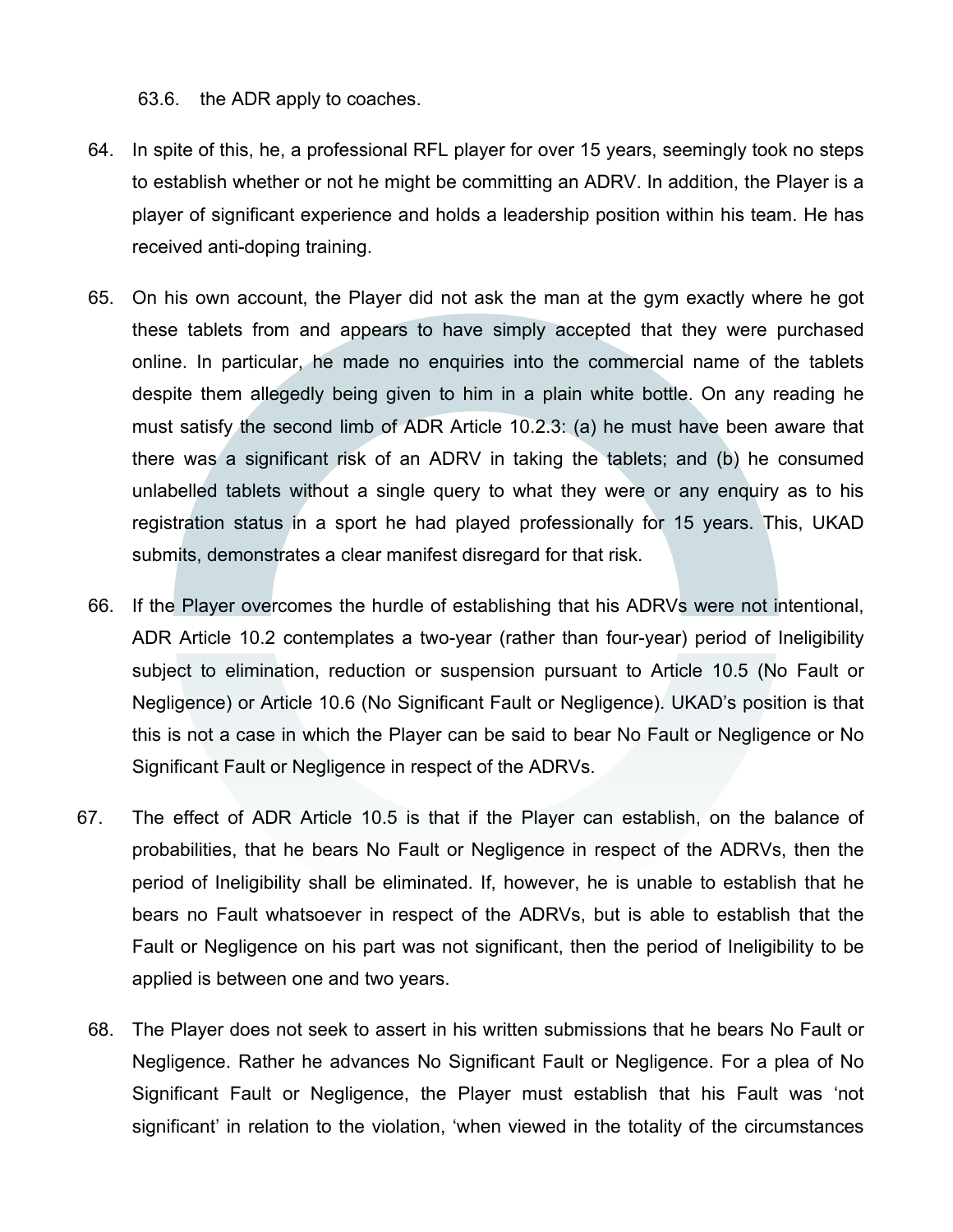and taking into account the criteria for No Fault or Negligence'. That duty is only discharged (as stated in the World Anti-Doping Code "WADC") 'with the exercise of utmost caution', and the Player must make 'every conceivable effort to avoid taking a Prohibited Substance'[1](#page-14-0) and leave 'no reasonable stone unturned'[2](#page-14-1).

- 69. If the Tribunal finds that the Player can meet the strict pre-conditions of firstly showing how the clenbuterol entered into his system and secondly that he did not act intentionally, the two questions the Tribunal needs to answer are as follows:
	- 69.1. To what extent did he depart from his duty to use 'utmost caution' to ensure that no Prohibited Substance entered his body?
	- 69.2. Does he have an acceptable explanation for that failure?
- 70. The Player does not appear to allege that he took 'utmost caution' to ensure that no Prohibited Substance entered his body. He instead seeks to argue that his (incorrect) belief that he had retired is an acceptable explanation for that failure. It is notable that:
	- 70.1. the Player took no steps to confirm that his asserted retirement had taken effect. If in any doubt, he could and should have contacted the RFL to check before taking any unlabelled tablets;
	- 70.2. he took no steps to formally terminate his Employment Contract that was scheduled to continue until 30 November 2022;
	- 70.3. he took no steps to satisfy himself that he was no longer subject to the jurisdiction of the RFL and bound to comply with the ADR;
	- 70.4. he took no steps to enquire about what he was taking when he ingested tablets from an unlabelled tub given to him by a man at the gym;
	- 70.5. he took no steps to ensure that what he was taking was not a Prohibited Substance.

<span id="page-14-0"></span><sup>1</sup> Knauss v FIS – CAS 2005/A/847 para 7.3.1

<span id="page-14-1"></span><sup>2</sup> Depres v CCES – CAS 2008/A/1489 &1510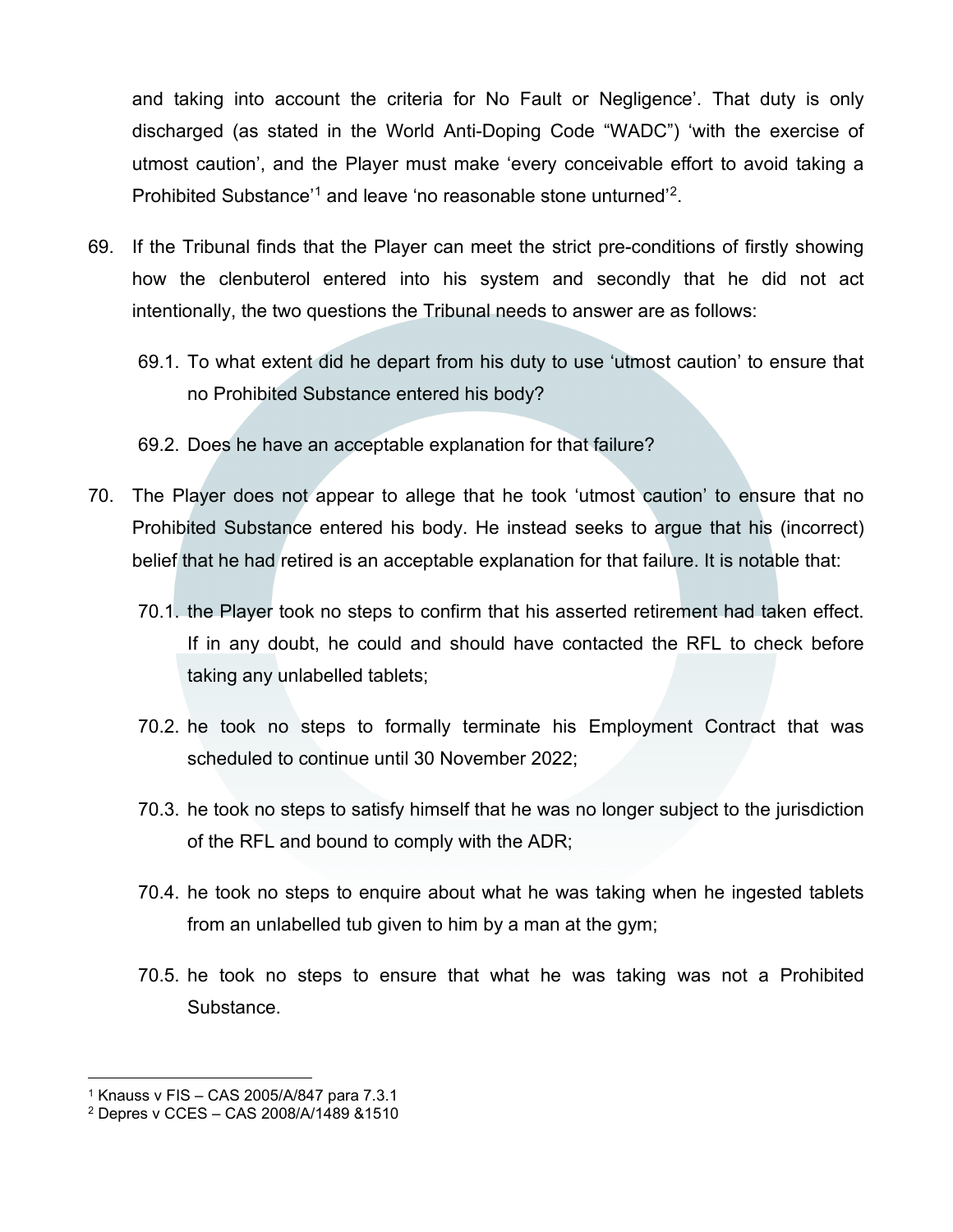- 71. Such failures by the Player are all the more striking given that he intends to continue with a career in sport, and in particular in coaching other athletes.
- 72. Even if the Player is able to establish, on the balance of probabilities, the source of the AAF and that he acted without intention, he cannot establish that he exercised utmost caution to avoid committing an ADRV or that he had an acceptable explanation for that failure. This is not a case where ADR Article 10.6.2 can be applied.
- 73. ADR Article 10.13 requires that, usually, sanction starts on the day of a decision save for a number of exceptions that are outlined in the ADR. Article 10.13.2 requires that a player receives credit for any period of (respected) Provisional Suspension. The Player was Provisionally Suspended on 8 October 2021. There is no evidence to suggest that he has breached the terms of his Provisional Suspension to date and accordingly the Tribunal may wish to direct that any period of Ineligibility should be backdated to commence on 8 October 2021

# **V. Respondent's Submissions**

- 74. The Player's position is that he admits taking clenbuterol however, his position is that his taking of clenbuterol was not intentional and therefore the starting position for any period of Ineligibility should be two years pursuant to ADR Article 10.2.2.
- 75. The circumstances in which the Player took clenbuterol on 22 August 2021 are that he suffered an exacerbation of his existing knee injury against York Knights which was severe enough to be advised to retire immediately by the club's medical staff and an independent specialist. He accepted this decision and after speaking to his family, his coach, and Whitehaven's board he announced his retirement immediately from the sport.
- 76. To have a decent standard of life after the injury which would enable him to carry on working, he required surgery. Due to the nature of the injury, he had gained weight. The rehabilitation process would be much quicker if he was to lose the weight gained before having the surgery therefore allowing him to return to work earlier and start a career as a coach. He believed that he had retired and would no longer be a professional player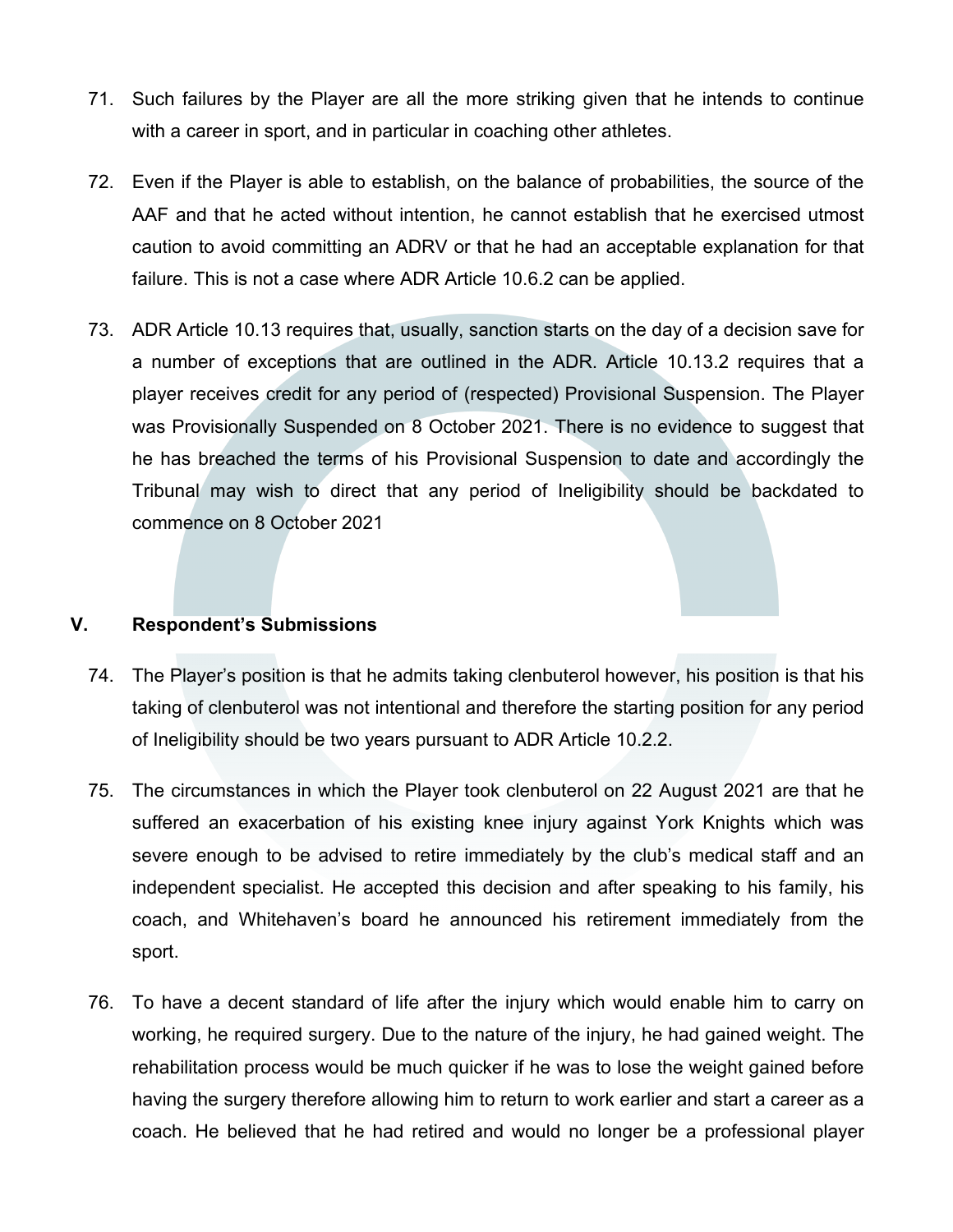bound by the Operational Rules so decided to take a fat burner, which he later found out contained clenbuterol, to aid the weight loss.

- 77. In determining whether his use of clenbuterol was not intentional within the meaning of ADR Article 10.2.3, the Tribunal is to apply the following tests:
	- 77.1. '*It is clear from the wording of article 10.2.3 that whether conduct is intentional is to be judged on the actual knowledge of the player, not on the basis of what she ought to have known or understood… The first element is based on knowledge, the second on manifest disregard of the known risk. The second element may involve considering what steps the player took or ought to have taken, but the first element depends on the actual knowledge of the player…*' [3](#page-16-0)
	- 77.2. '*Intent is established… if the athlete knowingly ingests a prohibited substance. However, it suffices to qualify that athlete's behaviour as intentional if the latter acts with indirect intent only, ie the athlete's behaviour is primarily focused on one result, but in case a collateral result materializes, the latter would equally be accepted by the athlete. If – figuratively speaking – an athlete runs into a "minefield" ignoring all stop signs along his way, he may well have the primary intention of getting through the minefield unharmed. However, an athlete acting in such (reckless) manner somehow accepts that a certain result (ie an adverse analytical finding) may materialize and therefore acts with (indirect) intent*' [4.](#page-16-1)
	- 77.3. '*The classic case for application of the second limb of article 10.2.3 is where an athlete uses a contaminated supplement. In some such cases an athlete may be found to have knowingly taken a risk of committing an actual violation and acted regardless of that risk. In such cases the known risk that the substance ingested might contain an ingredient which is prohibited'[5](#page-16-2)*.
- 78. In respect of the first limb of 'Intentional' and whether the Player had '[engaged] *in conduct which they know constitutes an Anti-Doping Rule Violation*', his evidence is clear that he did not know that his conduct amounted to an ADRV. The thought of the

<span id="page-16-0"></span><sup>3</sup> ITF v Sharapova, Independent Tribunal Decision dated 6.6.16, para 68-69

<span id="page-16-1"></span><sup>4</sup> Qerimaj v IWF – CAS 2012/A/2822, para 8.14

<span id="page-16-2"></span><sup>5</sup> ITF v Sharapova (as above) para 69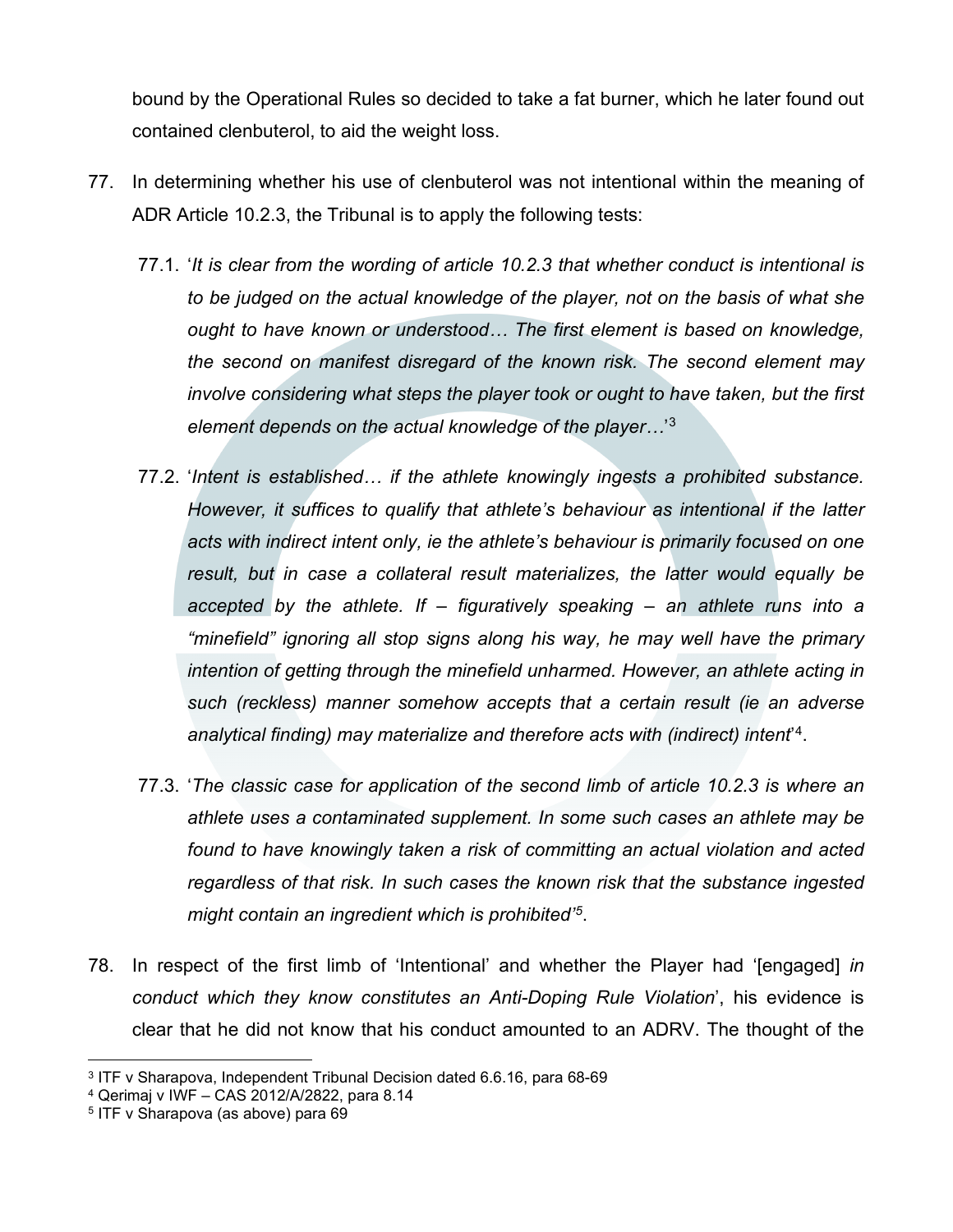ADR, being bound by the Operational Rules and/or what or what was not a Prohibited Substance was not on his mind whatsoever because of his justifiable belief that he had retired from the RFL. It is submitted that he comfortably demonstrates that he was not acting within the first limb of 'Intentional'.

- 79. In respect of the second limb of 'Intentional' and whether he '[knew] *that there is a significant risk that the conduct might constitute or result in an Anti-Doping Rule Violation and they manifestly disregard that risk*', his evidence is again clear that he did not know that his conduct might constitute an ADRV and he did not manifestly disregard any risk. His evidence demonstrates that he was unaware of any risk whatsoever because of his justifiable belief that he had retired from the RFL. It is submitted that the Player also comfortably demonstrates that he was not acting within the second limb of 'Intentional'.
- 80. Considering the above, the Player invited the Tribunal to find that he did not intentionally use clenbuterol and ADR Article 10.2.2 applies.
- 81. If the Player is successful in respect of proving that he did not intentionally use clenbuterol, he invited the Tribunal to find that he '[bears] no Significant Fault or Negligence for the Anti-Doping Rule Violation' pursuant to ADR Article 10.6.2.
- 82. The Player reminded the Tribunal that it should consider the totality of the circumstances when assessing whether No Significant Fault or Negligence is established by the Player.
- 83. In determining whether he bears no Significant Fault or Negligence for his ADRV, the Tribunal is to apply the following test: '*Therefore, in assessing whether the Player was at fault for purposes of Articles 10.5.1 and 10.5.2, the starting-point is the strict requirement on an athlete to ensure that a prohibited substance does not enter his system… A plea of No Fault or Negligence under Article 10.5.1, or No Significant Fault or Negligence under Article 10.5.2, is to be assessed by determining to what extent the athlete has discharged those specific responsibilities, and to what extent he has failed to take steps that he could and should have taken to discharge those responsibilities, which steps, if taken, would have led to him avoiding committing the violation in question. The difference between the two, as set out below, is one of degree: to establish No Fault or Negligence, the athlete must show that he took every step available to him to avoid the*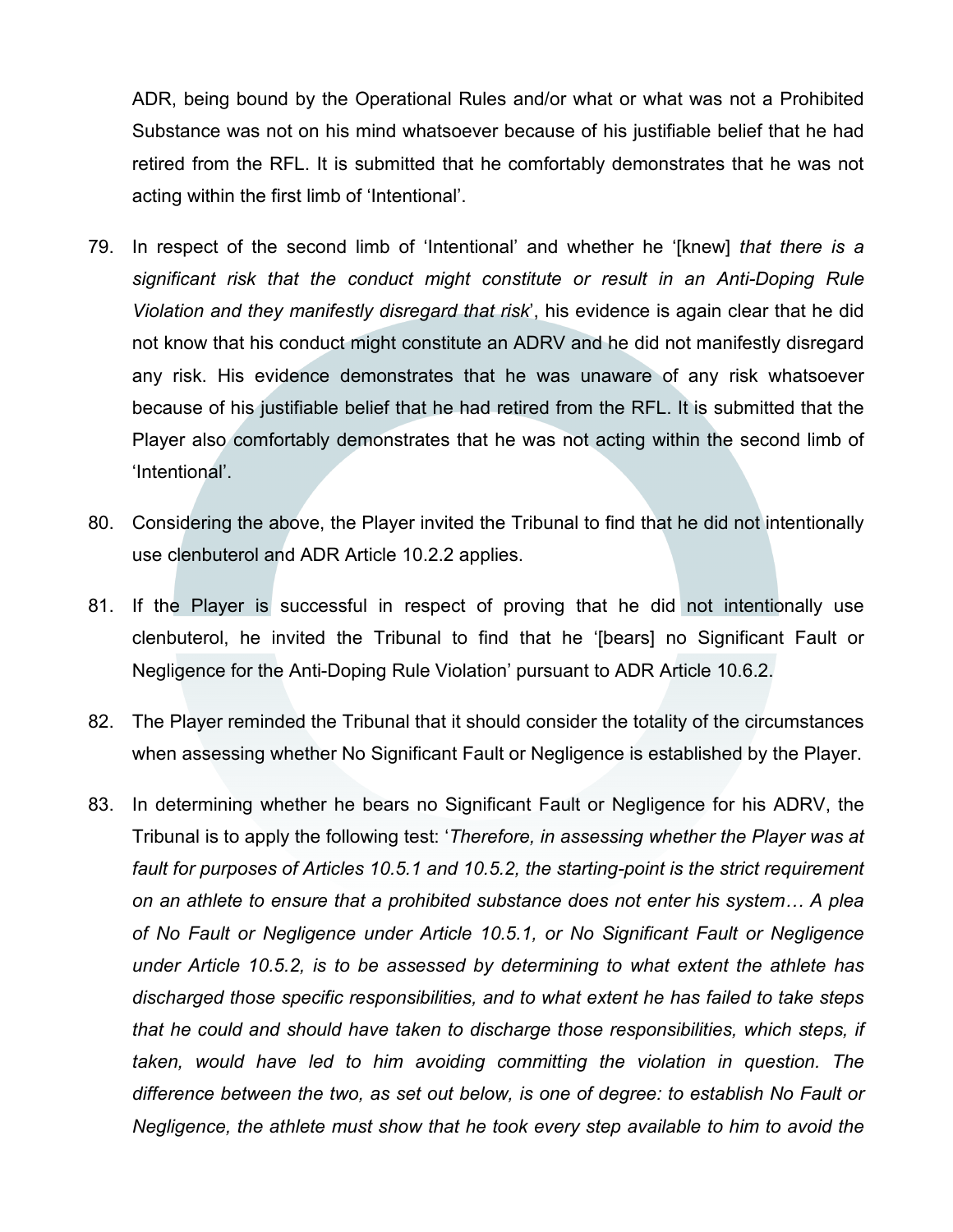*violation, and could not have done any more; whereas to establish No Significant Fault or Negligence, he must show that, to the extent he failed to take certain steps that were available to him to avoid the violation, the circumstances were exceptional and therefore that failure was not significant'[6.](#page-18-0)*

- 84. Clearly the Player did not take steps to avoid taking clenbuterol: he did not enquire as to what the tablets contained, he did not ask what the dosage of each tablet was, he did not question why the bottle had no label or why the product had no name, he did not purchase the tablets from a trusted source, he did not check the ADR or WADA's Prohibited List. However, the circumstances which caused his failure to take such steps were exceptional and permit the Tribunal to make a finding that he bears No Significant Fault or Negligence for his ADRV. He was in the position where he justifiably believed that he had retired from the RFL and that he had done all that was required of him to retire. Further, in such circumstances the RFL understandably believed that he was not bound by the Operational Rules and/or the ADR.
- 85. Considering the above, the Player invited the Tribunal to find that he bears No Significant Fault or Negligence for his ADRV, and the Tribunal therefore is entitled to exercise its discretion to reduce any period of Ineligibility down to 12 months pursuant to ADR Article 10.6.2.
- 86. In determining the appropriate period of Ineligibility, ADR Article 10.6.2 identifies that this is to be determined by 'the degree of Fault'.
- 87. The ADR Article 1.5.3 also states: '… *These Rules are intended to implement the Code in a harmonised manner, and are distinct in nature from criminal and civil laws. They are not intended to be subject to or limited by any national requirements and legal standards applicable to criminal or civil proceedings, although they do respect and reflect, and are intended to be applied in a manner that respects and reflects, human rights and the principle of proportionality'*. Considering the totality of the exceptional and unique circumstances that he found himself in at the relevant time, it is submitted that his conduct falls somewhere between a normal and light degree of Fault, and that in any

<span id="page-18-0"></span><sup>6</sup> IBAF v Luque, IBAF AD Tribunal decision dated 13.12.21, para 6.9-6.10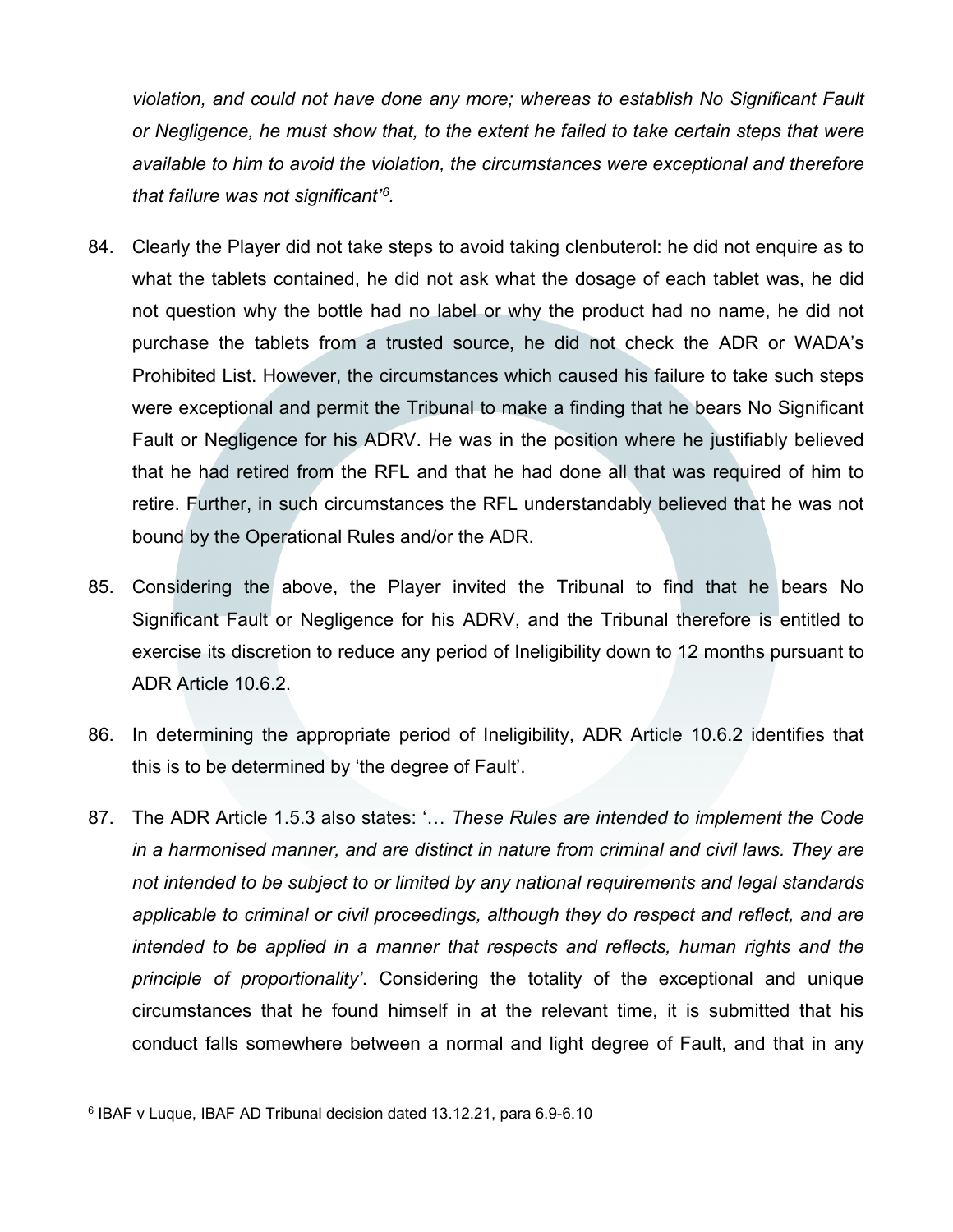event considering the exceptional circumstances the principle of proportionality should also be given weight.

88. Considering all of the above, the Player submitted that the appropriate period of Ineligibility should be 12 months.

# **VI. The Tribunal's findings**

- 89. Having already reached the determination that there is jurisdiction to deal with this matter, the issues before the Tribunal were:
	- 89.1. has the Player met his burden to rebut the presumption that he ingested clenbuterol intentionally to enhance his performance by adducing evidence that satisfies the Tribunal that it is more likely than not that his ingestion of clenbuterol was not intentional;
	- 89.2. if so, what was his degree of Fault; and
	- 89.3. what sanction shall be applicable to the Player?
- 90. The Tribunal notes that if the Player had retired and if he was no longer bound by the Operational Rules (specifically the ADR), then he would be free (at least in a sporting sense) to take whatever substances he liked. It would no longer be a concern of his sport or UKAD.
- 91. However, he was not free of the ADR, for the reasons set out above, he was bound by it at all material times.
- 92. The Player's position is that he did not think that was the case and presumably he felt he could take what he liked. In this case fat burners.
- 93. Using the dictionary definition, his position is that he intended to buy and take fat burners to aid his post operation recovery. However, the Tribunal notes that it is the ADR definition of "intentional" that needs to be applied. Indeed, the WADC 2021 has the specific footnote (number 59) that states: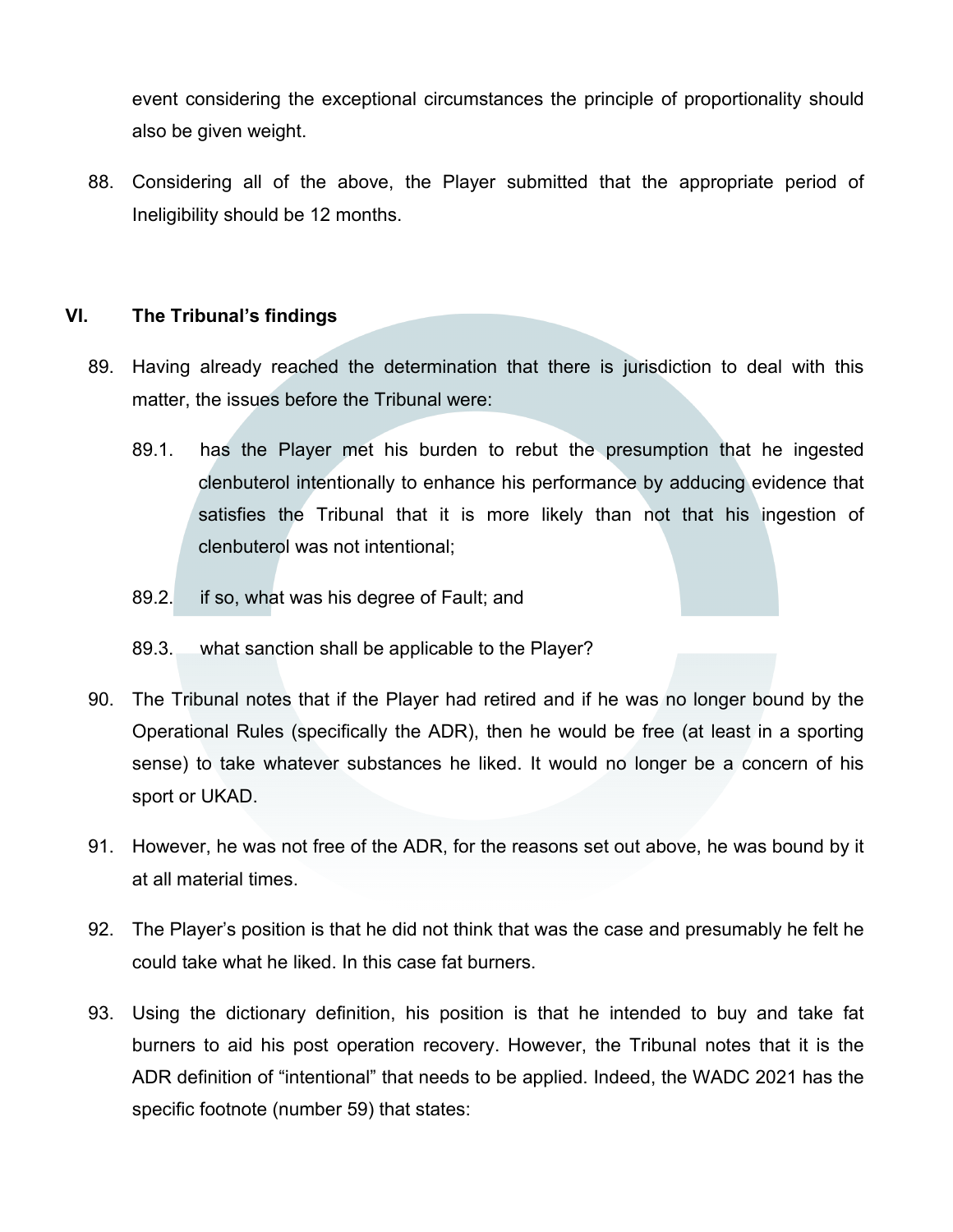"*Article 10.2.3 provides a special definition of "intentional" which is to be applied solely for the purposes of Article 10.2."*

94. ADR Article 10.2.3 has been set out above, but is repeated here:

*"As used in Article 10.2, the term "intentional" is meant to identify those Athletes or other Persons who engage in conduct which they know constitutes an Anti-Doping Rule Violation or they know that there is a significant risk that the conduct might constitute or result in an Anti-Doping Rule Violation and they manifestly disregard that risk*."

- 95. The position of the Player is that he genuinely believed that he had retired and was no longer subject to the ADR when he took the Prohibited Substance.
- 96. That in itself poses the question when did he take the Prohibited Substance? He claims he took a tablet on each of 12, 13 and 14 September 2021. However, there is no evidence at all to support this position advanced by the Player. Initially the Player's position was that he spoke to a friend and bought the tablets online himself; he then clarified this, with him buying the tablets off someone in his gym. There is no evidence from any friend or the person in the gym that could support him acquiring the tablets and seeing when he first took them.
- 97. UKAD produced evidence from Professor Cowen that says this version of events is possible, when considering the timelines and the concentration of the Prohibited Substance in his body, but it is also possible that he was taking the Prohibited Substance before those dates.
- 98. The Tribunal was surprised that UKAD did not request the bottle and the tablets (which the Player insisted he had kept, although he couldn't remember where, when asked at the Hearing) from the Player to carry out some further analysis, which might have been determinative for the Tribunal. As such, and due to what follows, the Tribunal will accept the Player's admission that he took the Prohibited Substance on 12, 13 and 14 September 2021 and treat this as the method of ingestion.
- 99. Turning next to the issue of "intentional" conduct. As set out above, the Tribunal has serious doubts as to whether the Player thought he had retired before that ingestion. Why did he take the test if he had already retired? Why wouldn't the DCO use the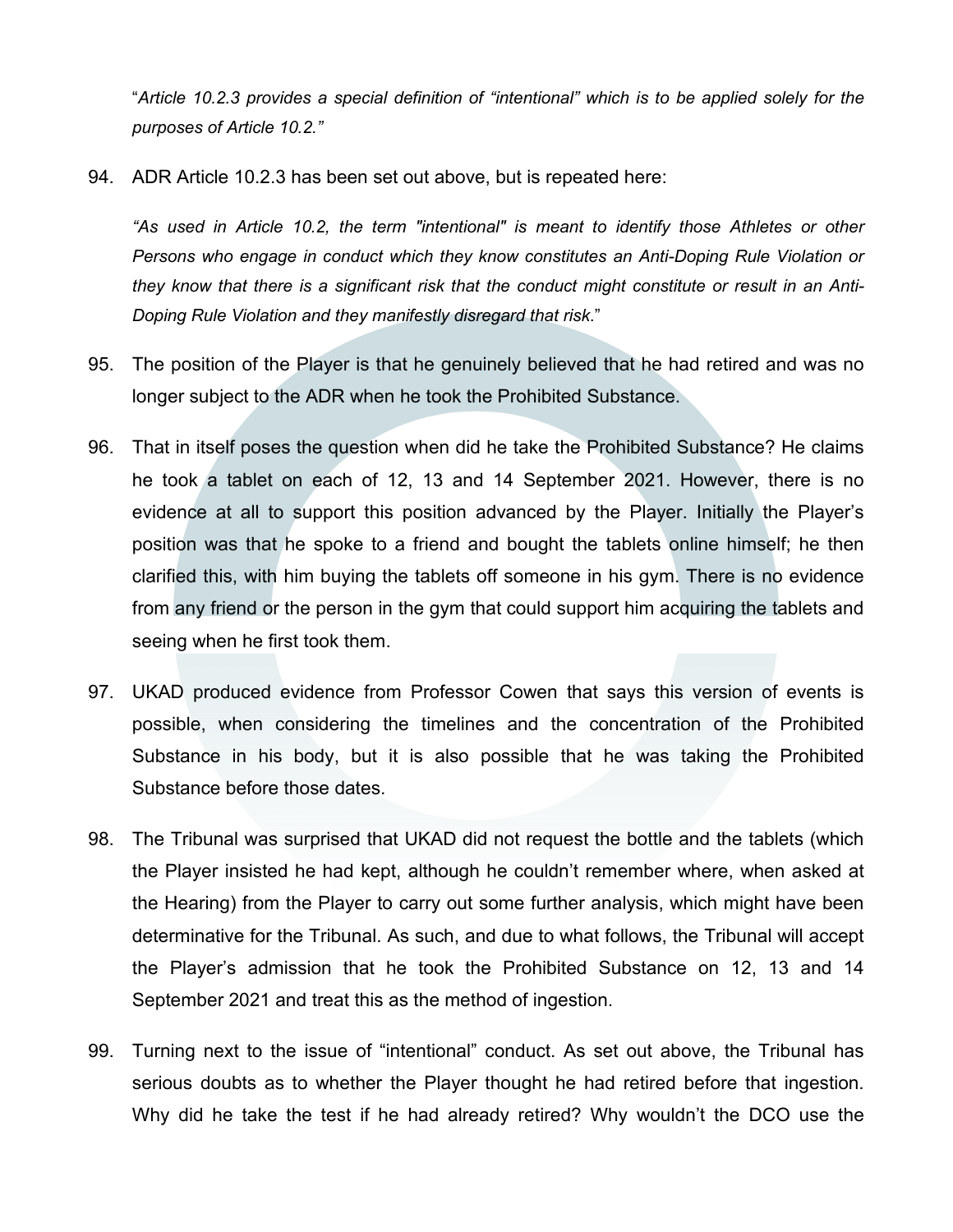helpline in the event the Player insisted he had retired as opposed to stating he was considering retirement? Why not mention retirement or the fat burners on the DCF? Wouldn't the Player attempt to go back to Professor Jari before retiring for an update opinion?

- 100. But all these questions can be left moot. The Player has to, on the balance of probabilities, demonstrate that his conduct was not such that he intended to commit the ADRV. The second limb of ADR Article 10.2.3 seems more relevant to the case at hand, as it is practically impossible for the Player to prove what he did or didn't know. He has stated that he believed he had retired, but retirement is not the same as being free of the ADR.
- 101. The Player was an experienced professional. He had received anti-doping training. He would have known that there would be a significant risk that a fat burner could contain a Prohibited Substance and that to take it could lead to an ADRV, if he was still subject to the ADR. The risks the Player was facing were two-fold, was he still subject to the ADR and then, if so, would taking a fat burner be likely to lead to an ADRV?
- 102. The Player simply (manifestly) ignored these risks and acquired fat burners in an unmarked tub from a stranger in the gym. He could easily have contacted Whitehaven to see if it had informed the RFL of his retirement, but even then, would that have removed him from the ADR?
- 103. The Professional Registration Form, that the Player acknowledged signing, stated: "*I understand that I will be subject to the RFL Operational Rules including the Rules covering drug testing and misconduct."* Further, it contained the warning: "*Twelve months after a player is declared a free agent under the Operational Rules he shall no longer be bound by the Operational Rules…".* The Player's case was that as he hadn't been declared a Free Agent, then the 12 month rule didn't apply to him, so why didn't he check with Whitehaven whether they had included him on the RFL notification email with the other retired players or not – he produced no evidence to demonstrate that as at 12 September 2021, when he started to take the fat burners, he had bothered to find out if he was a Free Agent or not. He didn't check to see whether he was somehow free of the RFL and the ADR. The club could have just as easily added him to that email (in which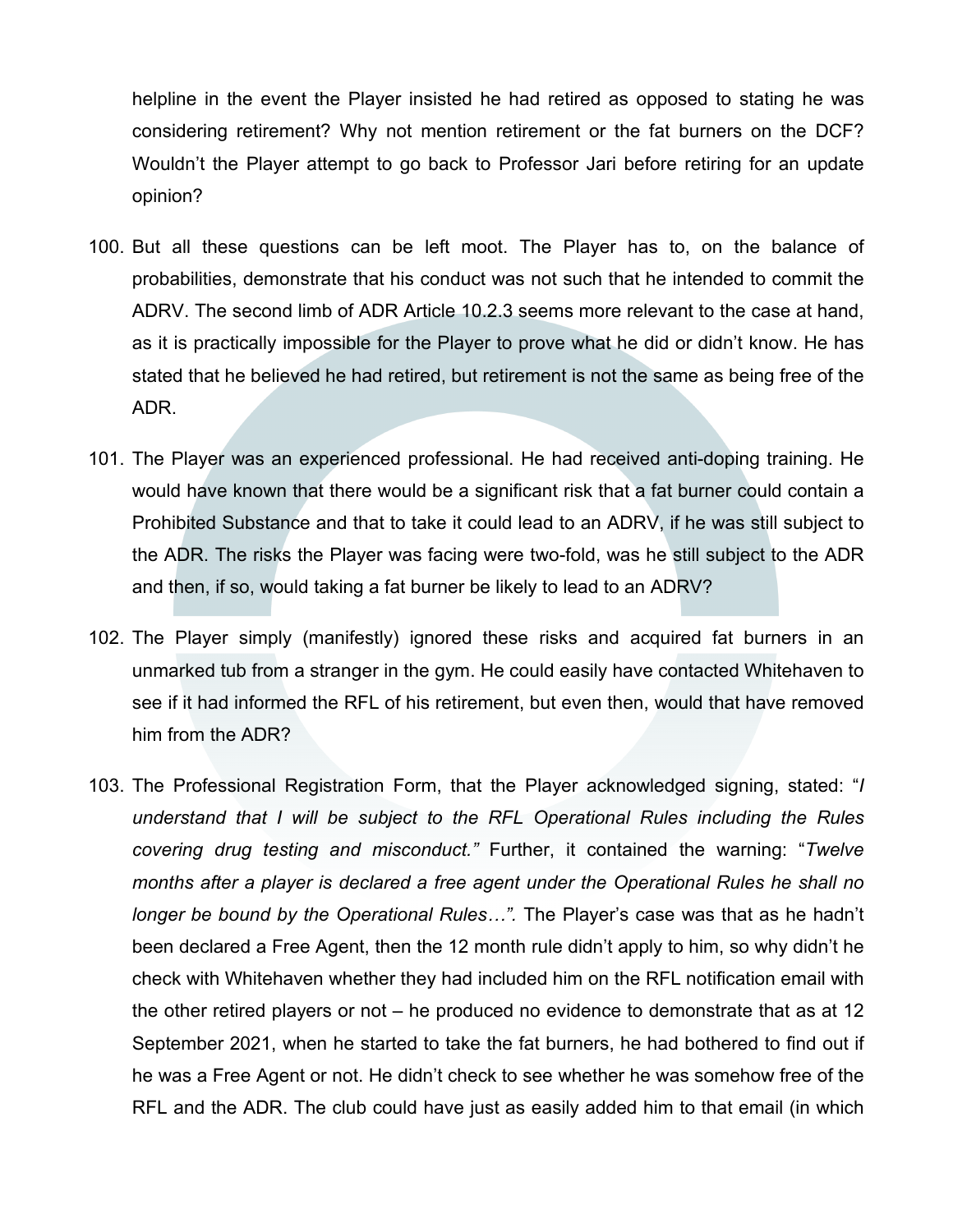case he would have been a Free Agent) or left him off it (which logically means he's still registered and subject to the ADR). He didn't contact the club or the RFL. He thought that telling his coach was enough to remove him from the ADR, but with no basis for coming to that decision. Rather, he had signed a form that said he was subject to the ADR when registered and if he was de-registered, then he'd become a Free Agent and would have to wait 12 months. At best, there was a significant risk that he was still subject to the ADR and he ignored it.

- 104. Having ignored that risk and actually being subject to the ADR on 12 September 2021, he then decided to take the fat burners. With his experience and education, he should have known that there was "*a significant risk that the conduct* [taking fat burners] *might constitute or result in an Anti-Doping Rule Violation and* [he] *manifestly disregard*[ed] *that risk"*.
- 105. Quite simply, it is irrelevant whether the Player believed he had retired by 12 September 2021. Even if he had started the process by then, he was still subject to the ADR one way or the other. If he had re-read the forms that he had previously signed and/or make some basic enquiries he would have been certain.
- 106. The Tribunal has to apply the ADR and the conduct that matters is the taking of the fat burners. The Tribunal has no evidence that he did not know that this would lead to an ADRV. Fat burners are not in the same category as supplements, but even with supplements, the Tribunal would expect a player to have undertaken some basic tests and research to alleviate the risks that taking these could result in an ADRV. Fat burners are often cited as examples of products containing steroids and other Prohibited Substances. Not only did the Player not ask what the name was of what he was getting, what was in the tablets, what the dosage was etc, he seemed prepared to buy a totally unmarked bottle of these tablets from a stranger down the gym. In the Tribunal's determination taking fat burners would constitute a real risk of committing an ADRV and he manifestly disregarded the risk that taking the tablets could lead to an ADRV, carrying out absolutely no checks whatsoever. He has provided no evidence to the contrary and is simply relying upon the claim that he mistakenly believed he was not bound by the ADR. This is insufficient to satisfy his burden of proof.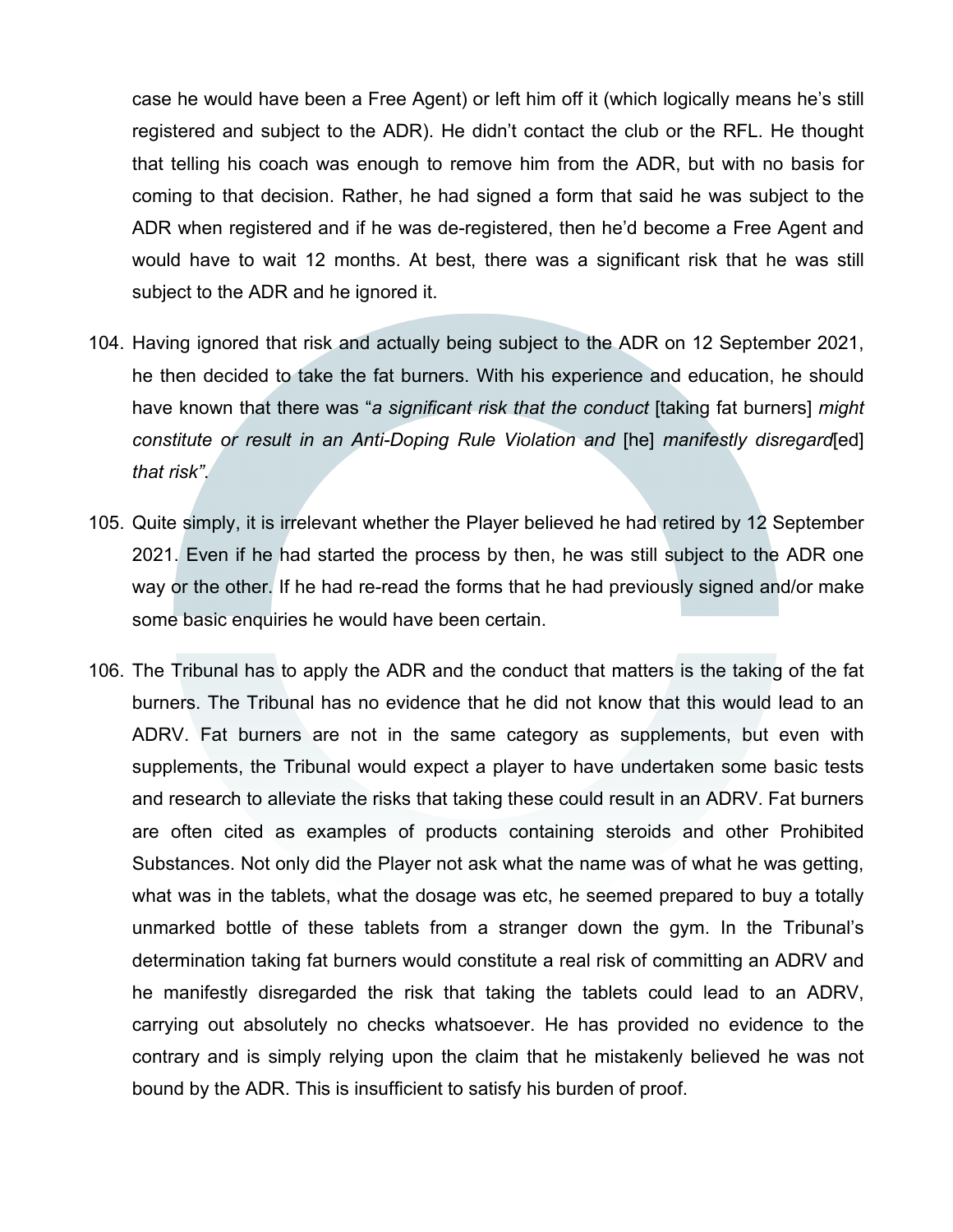- 107. As such, the Player has failed to rebut the presumption against him and there is no need for the Tribunal to further look into his degree of Fault. ADR Article 10.6.2 is not applicable when the Player has failed to satisfy his burden of proof regarding intention.
- 108. Rather, the Tribunal notes pursuant to ADR Article 10.2.1 (a) the sanction upon the Player is a period of Ineligibility of Four years.

#### **VII. The Decision**

- 109. For the reasons set out above, the Tribunal makes the following decision:
	- 109.1. an ADRV contrary to ADR Articles 2.1 and 2.2 has been established;
	- 109.2. the standard sanction of 4 years Ineligibility shall apply to the Player;
- 110. The Tribunal notes that ADR Article 10.13.2 requires that an Athlete receives credit for any period of (respected) Provisional Suspension. The Player was Provisionally Suspended on 8 October 2021. UKAD have confirmed that there is no evidence to suggest that he has breached the terms of his Provisional Suspension to date and accordingly the Tribunal direct that this 4 year period of Ineligibility should be backdated to commence on 8 October 2021 and end 11:59 on 7 October 2025.
- 111. The Player's status during Ineligibility is outlined in ADR Article 10.14. For the avoidance of doubt, this Ineligibility applies and extends to Competitions or Events organised, convened, authorised or recognised by WADA Code Signatories, any professional league or any international or national-level Event organisation and any club or other body that is a member of, or affiliated to, or licenced by, a Signatory or a Signatory's member organisation throughout the World.
- 112. In accordance with ADR Article 13, the Player has a right of appeal to the NADP Appeal Tribunal. In accordance with Article 13.5 of the Procedural Rules any party who wishes to appeal must lodge a Notice of Appeal with the NADP Secretariat within 21 days of receipt of this decision. The Appeal should be filed to the National Anti-Doping Panel,